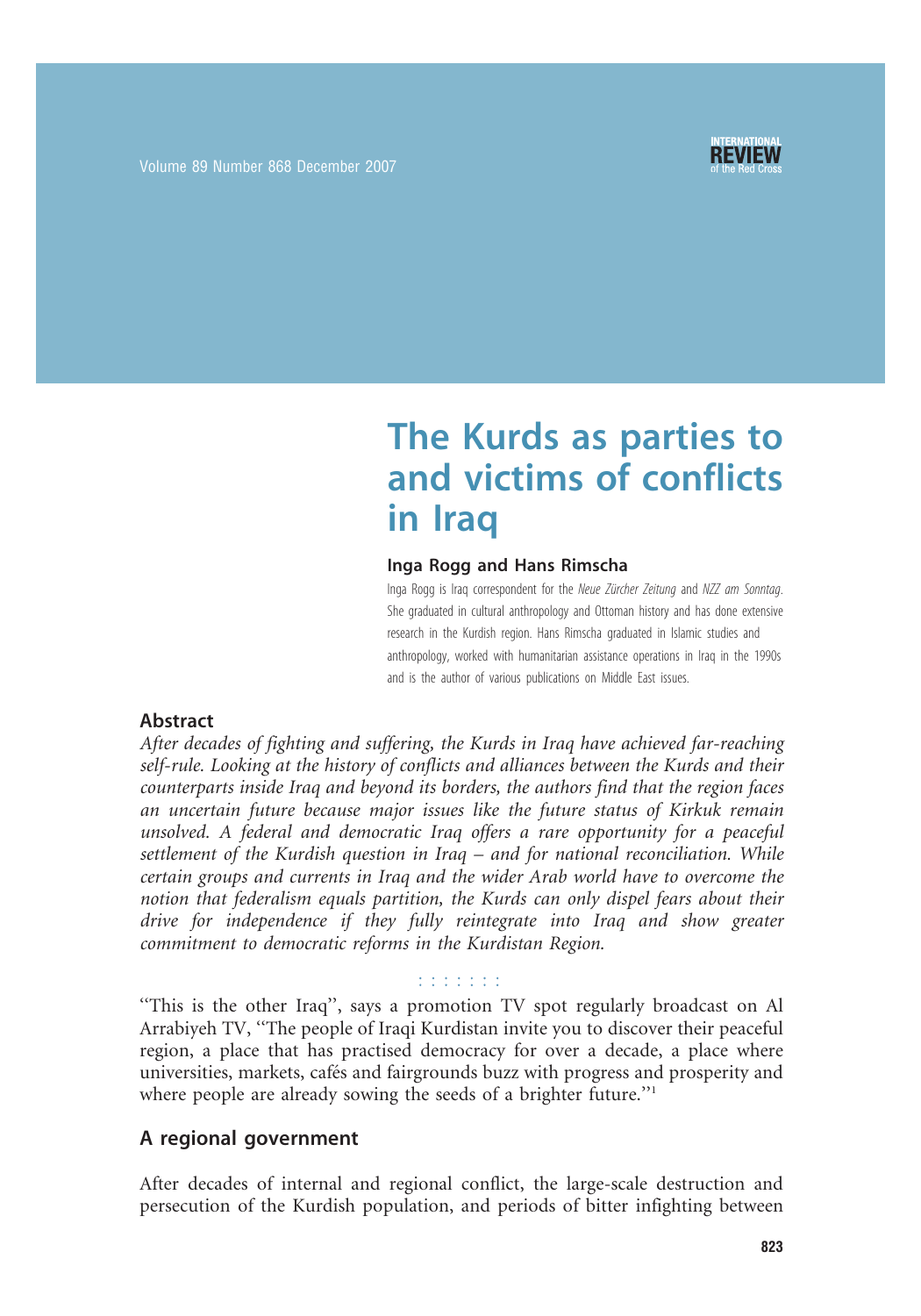rival factions, it seems that the Kurds are today more at ease and have more influence and power than ever before in modern Iraq. The Kurdistan Region, $2$ consisting of Arbil, Dohuk and Sulaimaniya provinces and adjacent areas, enjoys far-reaching self-rule under a regional government and a powerful president, the leader of the Kurdistan Democratic Party (KDP) Masud Barzani. The armed units of the two main Kurdish parties, the peshmerga, are a considerable military force with an estimated strength of 70,000 to 120,000 men. Barzani's long-time rival and current ally, Jalal Talabani, the leader of the Patriotic Union of Kurdistan (PUK), was elected in 2005 as Iraq's first post-war president – a post much less powerful than that of his predecessor, but still a position of more than symbolic importance. Representatives of the KDP and PUK hold senior government posts in Baghdad, among others the Ministry of Foreign Affairs and that of Deputy Prime Minister.

#### … with growing problems

The dominant forces of post-Saddam Iraq have accepted the current status quo of Kurdish self-rule. The new Iraqi constitution, adopted by a national referendum on 15 October 2005, recognizes Kurdistan as a federal region with its own institutions (regional government, parliament, presidency and internal security forces) in the framework of a to-be-created federal order. For the lowland areas with a mixed population, such as oil-rich Kirkuk, disputed for decades and subjected to forced demographic changes, the Kurdish parties have succeeded in inserting a formula in the constitution (normalization process, a census and ultimately a referendum) that opens the way to integrating these areas into the Kurdistan Region.

While the central government of Iraq is still working on finalizing a hydrocarbon law on the use and sharing out of Iraq's major source of income, the Kurdistan Regional Government has itself passed an ''Oil and Gas Law'' for the development and exploitation of its own hydrocarbon resources.

From another viewpoint, today's reality looks less reassuring. The Kurdistan Alliance, formed by the PUK, the KDP and smaller Kurdish parties for the 2005 elections, is part of the coalition government in Baghdad, which has not made any substantial progress on crucial issues such as national reconciliation and the improvement of security. The ''Kurdish achievements'' are not at all consensual: main Sunni Arab, Arab nationalist and Sunni Arab Islamist forces, and some Shiite Islamist currents such as the Sadr movement, as well as neighbouring states and mainstream Arab public opinion, perceive federalism as a threat to Iraq's unity and are suspicious about the dominant role played by the Kurds in Baghdad. In addition, the Kurdish parties, leaders and armed units are probably

<sup>1</sup> See the website of this promotion campaign: www.theotheriraq.org (last visited 22 November 2007); and Rajiv Chandrasekaran, ''Kurds cultivating their own bonds with US'', Washington Post, 23 April 2007.

<sup>2</sup> Kurdistan Region (Iqlim Kurdistan) is the official name under the 2005 constitution. Under the Baath government, it was the Kurdish Autonomous Region (Mantiqat Kurdistan lil-Hukm al-dhati).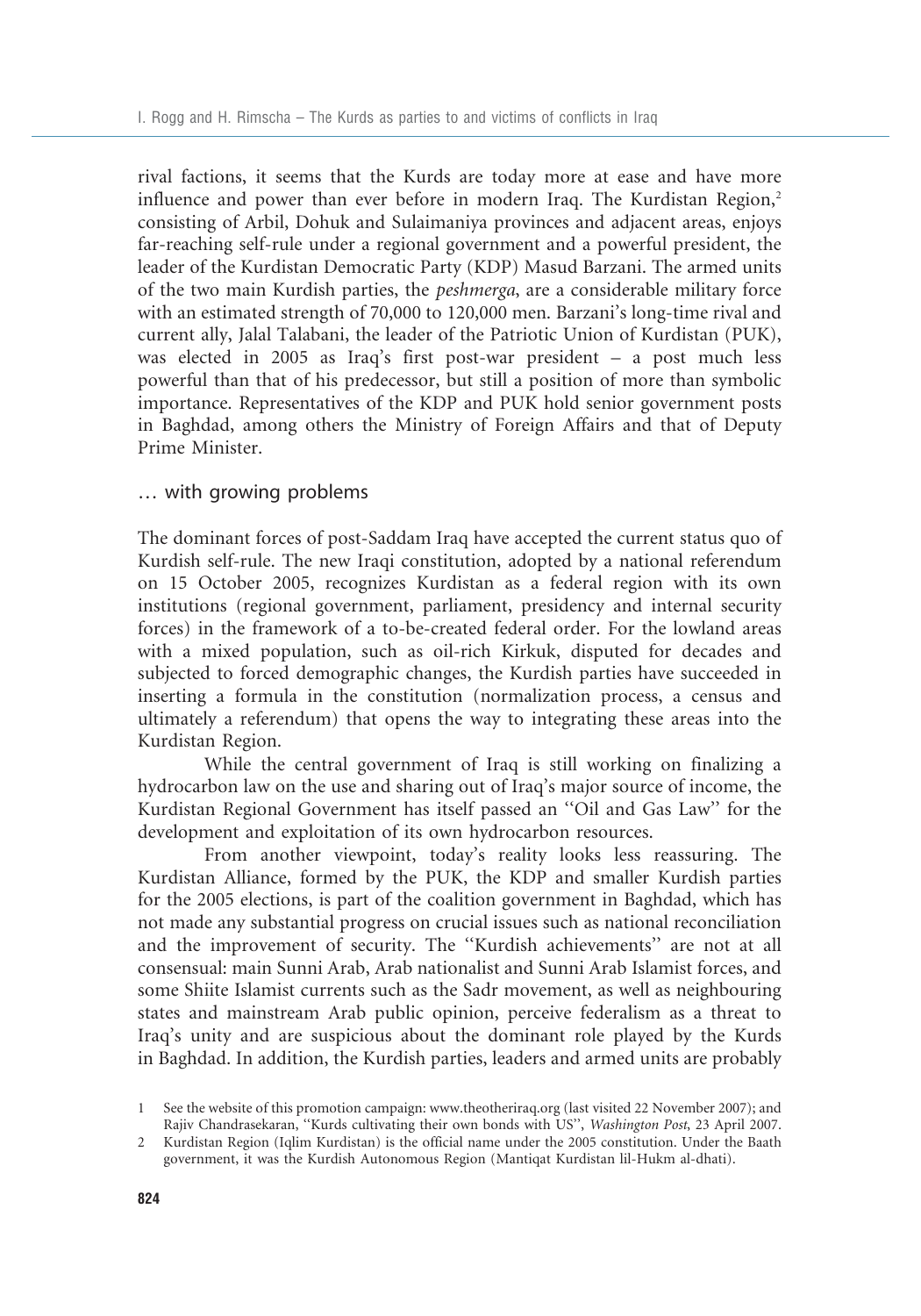the closest allies of the US-led Coalition forces in Iraq. This makes them vulnerable to any change of strategy by the United States. Issues considered as achievements by the Kurds are being questioned in the course of a review of US strategy on Iraq. Furthermore, the declared intent of the Kurdish parties to push through the "constitutional road map" for Kirkuk has antagonized Sunni Arab political forces, Turkmen and Christian communities and neighbouring Turkey.

The semi-independent development of the Kurdistan Region and the fact that it attracts students, intellectuals and workers from Kurdish areas of the adjacent states, but also opposition parties and armed groups such as the Kurdistan Workers Party (PKK) from Turkey, have been observed with suspicion by those states. Relations with Ankara have deteriorated, and in October 2007 the Turkish army massed a large military force on its south-eastern border. While the two main Kurdish parties, the KDP and PUK, have officially unified under one regional government, after a bitter internal conflict from 1994 to 1998 and years of a frosty coexistence of two one-party administrations in Arbil (KDP) and Sulaimaniya (PUK), issues such as the reunification of the security services remain unsolved.

Even though the Kurdish leaders have committed themselves to Iraqi unity under the current conditions, they insist on ''a right to dream'' of Kurdish independence.<sup>3</sup> Among the Kurdish population this vision is at least very popular, if not dominant.

Today, the Kurds are united and relatively homogenously represented. Still, the Kurdish community is religiously and linguistically diverse and the Kurdish identity has existed alongside, overlapped with or even contradicted other identities. The main and minor Kurdish parties have different political and ideological roots and perspectives, represent different interest groups and have at times even fought against each other. Quite a number of Kurds represent, and are represented in, political currents other than the Kurdish nationalist one: Mohsen Abdel Hamid, the former general secretary of the Iraqi Islamic Party, is a Kurd, as is Ali Baban, an independent Kurd who joined the Sunni block and became Minister of Planning. Kurdish tribes and individuals have sided for a variety of reasons with the central government during different periods of conflict. There are divergent or even conflicting claims concerning the identity of heterodox minorities such as the Shabak or Yezidis: they are considered to be Kurds by Kurdish nationalists but were registered as Arabs by the former government in Baghdad, while representatives of those communities claim a separate identity.<sup>4</sup>

<sup>3</sup> Masud Barzani in Amman: ''The dream of a Kurdish state is a legitimate right … and will become reality'', al-Hayat, London, 22 March 2007.

<sup>4</sup> Martin van Bruinessen, ''Iraq: Kurdish challenges'', in Walter Poesch (ed.), Looking into Iraq, Institute for Security Studies, European Union, Paris, 2005, pp. 45–72.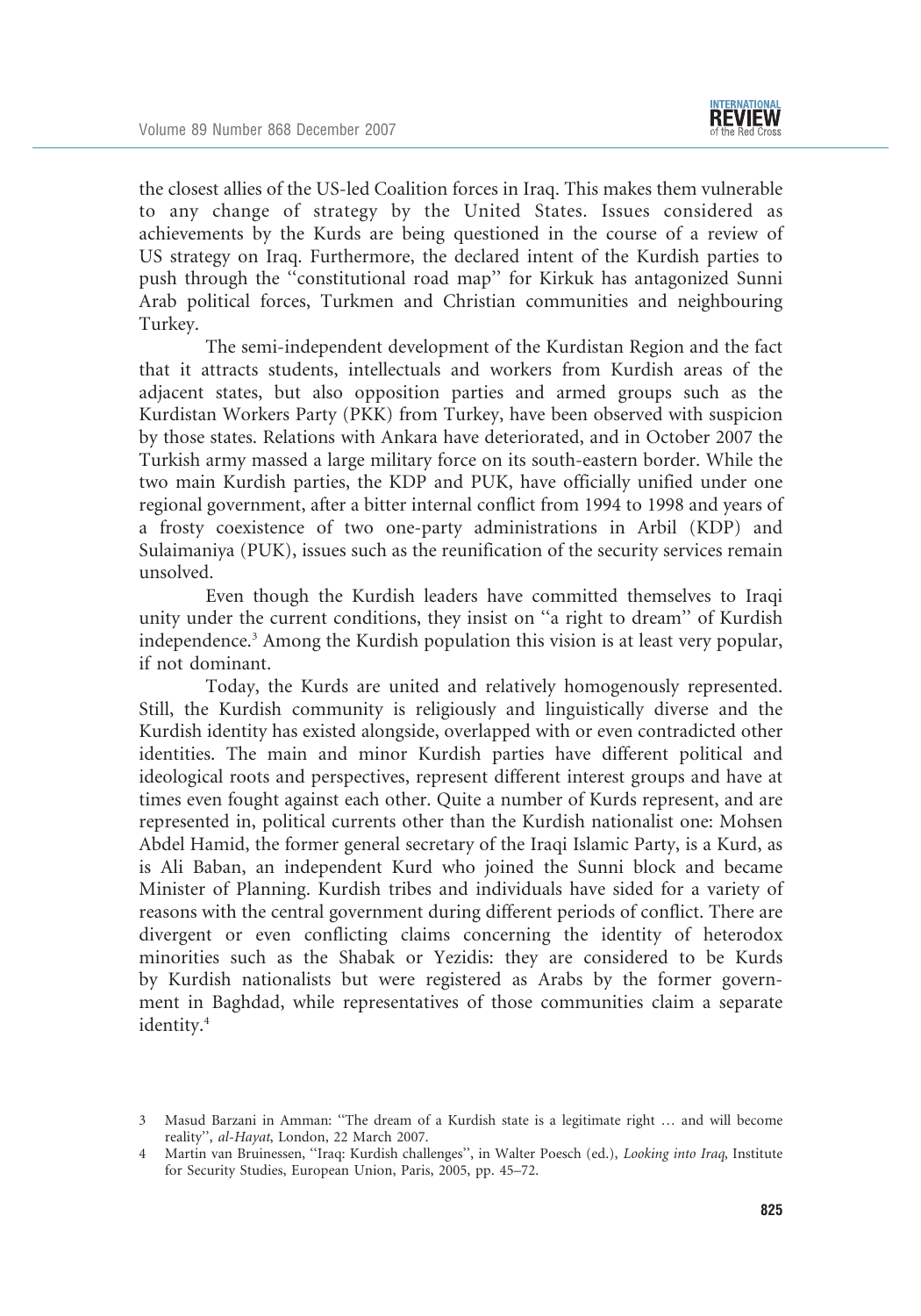## Iraq and the Kurds – a difficult history

## ''Autonomy for Kurdistan – democracy for Iraq''

Kurdish tribes rebelling against central rule, as well as urban Kurdish nationalists, have played a role in Iraq since it emerged from the Ottoman Empire after the First World War. The Kurdistan Democratic Party, founded in 1945, united these two elements with a fairly progressive nationalist agenda, following the role model of other national liberation movements after the Second World War. It became one of the opposition forces against the British-backed Iraqi monarchy, together with the National Democratic Party of Kamel al-Chaderchi and the Iraqi Communist Party, two political forces with a somewhat ''Iraqi'' agenda, as well as pan-Arab forces such as the Baath Party and the Nasserists. The KDP's programmatic slogan, ''Autonomy for Kurdistan, democracy for Iraq'', was coined during that period with the sense of renouncing the idea of an independent state (which nevertheless remained a long-term strategic goal), thus consenting to be part of Iraq and allying with other Iraqi groups for a more pluralistic and democratic order.

To further their cause, Kurdish intellectuals developed the idea of a ''symbiosis'' between Arab and Kurdish nationalism by drawing a parallel between the (pan-)Arab nation, of which the Iraqi Arabs are part, and the greater Kurdish nation (i.e., the Kurds of Turkey, Iran, Syria and Iraq), to which the Iraqi Kurds belong; while conscious of belonging to two larger nations, these two peoples share a common country and state which cannot be claimed entirely for either of those two nations<sup>5</sup>

### Military conflicts before the 1975 Algiers Agreement

The overthrow of the monarchy by the free officers led by Abd al-Karim Qasim in July 1958 was followed by the triumphal return to Baghdad from Soviet exile of the Kurdish leader Mustafa Barzani. A new constitution was drawn up for the now Republic of Iraq that confirmed the partnership of the Arab and Kurdish peoples, and other minorities, in one nation-state. The Kurdish movement first allied with, and later broke away from, Qasim, and it first concluded a ceasefire with, and then bitterly fought against, the first Baath regime in 1963. During the latter's reign the military conflict escalated, with increased attacks on Kurdish civilians, air raids and forced expulsion of Kurdish citizens. When the Baath Party took power for a second time in 1968, it avoided a protracted military conflict with the Kurds, and instead negotiated with Barzani's KDP. The two sides agreed on 11 March 1970 on a memorandum that stipulated the creation from all areas with a Kurdish majority of an autonomous region, compensation for war damage and a reversal of

<sup>5</sup> This approach can be found in the statements and writings of the KDP in the 1960s and 1970s, well documented in Ferhad Ibrahim, Die kurdische Nationalbewegung, Berlin, 1983. The most prominent proponent of the symbiosis of Kurdish and Arab nationalism has been Jalal Talabani.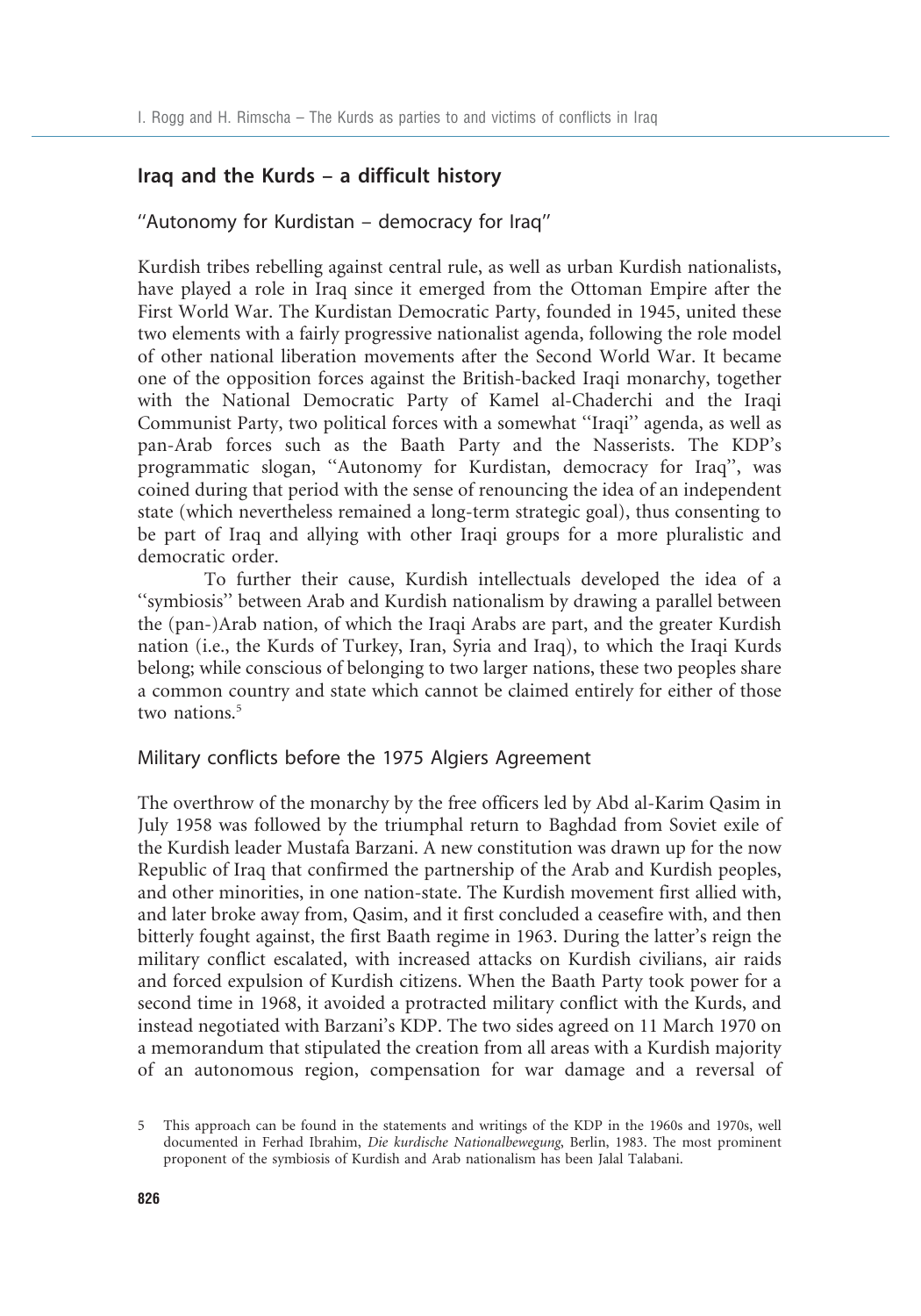

displacement. For Kirkuk, it provided for a census and referendum to decide if that area would be attached to the Autonomous Region.

The implementation of the 1970 memorandum failed. When the government unilaterally drew up an autonomy law in 1974 that fell short of Kurdish expectations, the fighting resumed. Under the specific conditions of regional conflict and the Cold War (interference of the United States, Iran and Israel on the one hand, and the USSR on the other) it turned into full-scale war, with air raids on civilian districts and tens of thousands of civilians fleeing to remote mountainous areas. The 1975 Algiers Agreement brought the war to an end and the Kurdish movement, deprived of Iran's support, was defeated.<sup>6</sup> The Revolutionary Command Council in Baghdad began to implement its version of autonomy. A legislative and executive council with limited powers took office in Arbil, while the central government's security services and the ruling party kept a tight control over the population. The Autonomous Region was limited to Dohuk, Arbil and Sulaimaniya provinces, while disputed areas such as Kirkuk and Khanaqin were subjected to a policy of ''Arabization''. Along the borders with Iran and Turkey, villages were destroyed and inhabitants forcibly relocated either to southern Iraq or to government-controlled settlements in the Autonomous Region.

#### The Iran–Iraq War

Talabani's newly founded PUK and the rival KDP resumed guerrilla activities in the late 1970s.7 Under the impact of the Iran–Iraq War (1980–8) and the temporary alliance of the Iraqi Kurdish parties with Teheran, Baghdad embarked on brutal repression and forcible resettlement campaigns in the rural areas.8 These intensified after the breakdown of new negotiations between the central government and the PUK in early 1984, and culminated in the 1988 Anfal campaign. Massive Iraqi armed and security forces took control of major areas that had been declared ''forbidden zones'' in 1987 and arrested all the inhabitants there, including women and children. At least 50,000, if not 100,000, persons perished either during the operations – partly conducted with chemical weapons – or in mass executions, or due to harsh conditions in detention camps.9 The most extensive acts of destruction took place in Tamim (Kirkuk) province. By the end of the 1980s, thousands of villages had been destroyed and hundreds of thousands

<sup>6</sup> Under the Algiers Agreement, Iraq made concessions to Iran concerning the border demarkation between the two countries in the Shatt al Arab, while Iran ended its support for the Iraqi Kurds.

<sup>7</sup> On the inception and development of the PUK see Andrea Fischer-Tahir, Wir gaben viele Märtyrer: Widerstand und kollektive Identitätsbildung in Irakisch-Kurdistan, vol. 7, Beiträge zur Kurdologie, Münster, 2003.

<sup>8</sup> For an account of this period see Martin van Bruinessen, "The Kurds between Iran and Iraq", MERIP Middle East Report, no. 141, July–August 1986, pp. 14–27.

<sup>9 &#</sup>x27;'Anfal'' means spoils of war, and is the title of the eighth sura of the Qur'an. On the Anfal campaign, see Medico international, Die Linien eines Völkermordes, Frankfurt, 1990; Human Rights Watch, Iraq's Crime of Genocide: The Anfal Campaign against the Kurds, New York, 1993 / New Haven, 1995. Kurdish sources speak of some 182,000 victims.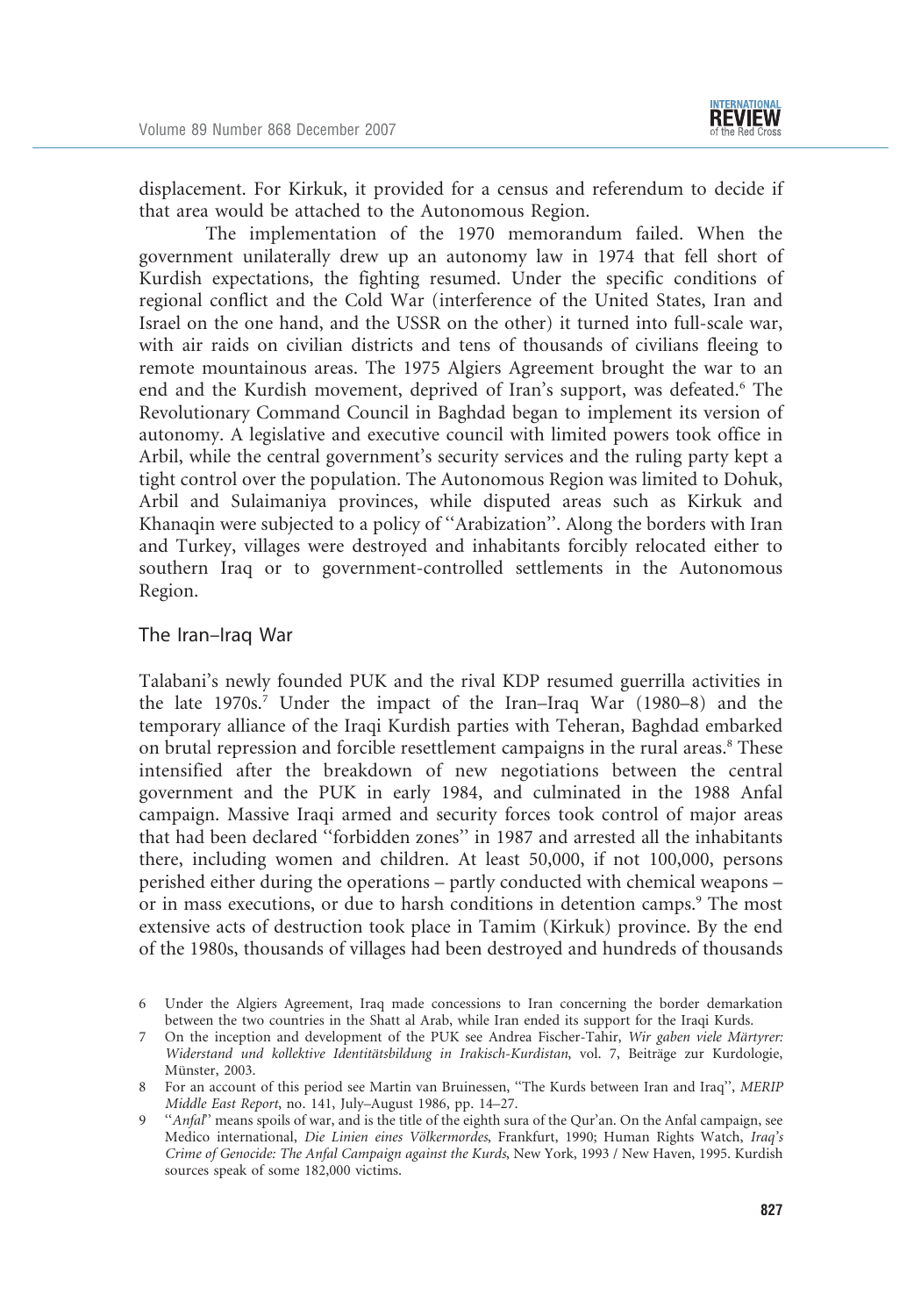of Kurds were massed together in government-controlled resettlement camps near the major cities. Eight years of war left a long-lasting and at times underestimated impact on all social and political players in Iran and Iraq. The Kurdish parties, defeated and pushed back to hideouts in the mountains, had to face the disastrous results of almost a decade of fighting. Except for the chemical weapons attack on Halabja in March 1988, the systematic destruction and persecution by the Iraqi government passed almost unnoticed by the international community; only human rights groups demanded that the government be held accountable. Nor had the Teheran government come to the rescue of its Iraqi-Kurdish allies when Baghdad launched its counter-insurgency campaign. Furthermore, that alliance, according to Kurdish critics and Iraqi opposition observers, had compromised the ethics and practice of the leaders and fighters. Iraqi government propaganda had portrayed the Kurdish parties, if not the Kurds as such, as ''traitors'' and ''collaborators with the enemy''. During the Anfal campaign, this took on a connotation of religious excommunication (takfir).<sup>10</sup> Such propaganda, and the fact that the PUK and KDP had sided with Iran, had a considerable impact on the Iraqi population. A whole generation grew up immersed in the discourse of Iraqi heroism vs. the "treason and sabotage" of the opposition groups. Kurdistan was dropped from the official name of the ''Autonomous Region'', which was henceforth referred to as "the beloved North" (al-shimal al-habib), while the Anfal operations were officially commemorated.<sup>11</sup>

In the mainstream and official Arab media, with the exception of Syria (at the time allied with Iran and opposed to the Baghdad government), the end of the war in 1988 was depicted in line with the official Iraqi version. The Anfal operations or the chemical weapons attack on Halabja were not reported. After Iraq's invasion of Kuwait, during the build-up to the 1991 Gulf War and during the war itself, there was again a widespread feeling of solidarity with Iraq that in many cases left little space for differentiation or critical questions as to the internal situation in Iraq.

The uprising after the 1991 Gulf War and the ''safe haven''

A few days after the 28 February 1991 ceasefire that ended the war waged by the US-led Coalition for the liberation of Kuwait, a popular uprising erupted in southern and northern Iraq. The Gulf War allies stood by inactive when Iraqi forces and special units loyal to the government in Baghdad brutally crushed the uprising. Hundreds of thousands of Iraqis fled to the northern and eastern borders with Turkey and Iran; an estimated 20,000 lost their lives in the mountains and minefields. The Gulf War allies created a ''safe haven'' and the UN Security Council, in Resolution 688, gave the green light to humanitarian intervention in

<sup>10</sup> See e.g. Declaration 3087 of the General Command of the Iraqi Army, al-Thawra, 20 March 1988.

<sup>11</sup> E.g. ''Al-Anfal put an end to the collaboration of those who (…) rendered service to the foreigner'', Al-Iraq newspaper, Baghdad, 18 March 1993.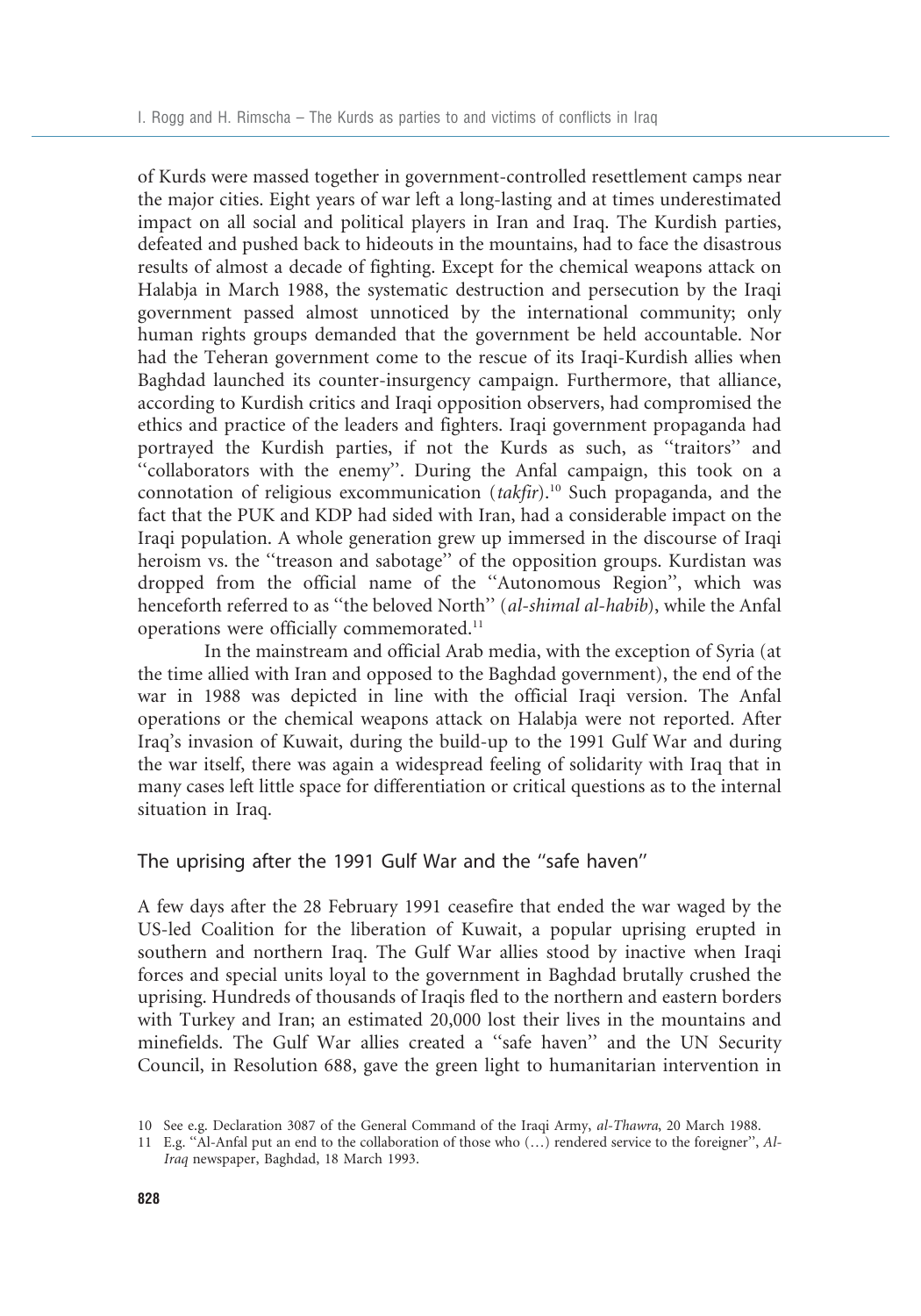

aid of the fleeing Kurds.12 The Kurdish parties gradually took control of Dohuk, Arbil and Sulaimaniya – and had to cope not only with the current disaster but also with the consequences of the destruction of villages and forced displacement of the 1980s.13

One of the first decisions of the emerging Kurdish administration was to pardon the Kurdish tribal units and individuals that had sided with the government – even during the Anfal campaign. In 1992, parliamentary elections were held, and in October the same year the Regional Parliament in Arbil voted for a ground-breaking resolution: federalism, instead of failed autonomy, as the solution to the Kurdish question in Iraq. During the first years of de facto self-rule an inexperienced Kurdish government, weakened by the one-party-rule mentality of the KDP and PUK, was trying to manage the humanitarian crisis and respond to the demands of international humanitarian agencies. In 1994 a local quarrel on land rights quickly escalated into a bitter conflict between the KDP and the PUK.

This rivalry that dates back to the 1960s left its imprint on Iraqi-Kurdish reality and the wider Iraqi scene for several decades. After a split in the KDP leadership in 1964, the faction led by Ibrahim Ahmed and Jalal Talabani sided for a short period with Baghdad against the Barzani-dominated KDP. In the latter half of the 1970s, the KDP attempted to suppress militarily the efforts of the newly created PUK to restart partisan activities in the (KDP-dominated) Bahdinan region. In the early 1980s KDP–PUK rivalry led to the emergence of two competing fronts of Iraqi opposition groups.14

In the inter-Kurdish civil war that broke out in 1994, each of the two parties sided with neighbouring countries in order to defeat its adversary. In 1996 the KDP even called for military support from the Iraqi government to expel the PUK from Arbil. An estimated 3,000 people, both fighters and civilians, lost their lives and tens of thousands were displaced.

Following the 1996 oil-for-food agreement between the United Nations and the Iraqi government, the two Kurdish administrations in Arbil and Sulaimaniya became efficient subcontractors for rehabilitation and infrastructure projects financed by the United Nations.

In 1998 the KDP and PUK ended their conflict and started to cohabit in a "cold peace" relationship, but did not manage either to reunite their two administrations or to repatriate the thousands of citizens displaced during the fighting. In autumn 2002 there were still heavily armed checkpoints in the noman's-land between the two areas of influence. Although on a much smaller scale, another confrontation emerged, this time between the PUK and a radical Islamist group called Ansar al-Islam that had established its base in the mountainous area near Halabja on the border with Iran. It consisted of radical Islamists who had split off from other Islamist groups in Kurdistan, and of Kurdish and Arab

<sup>12</sup> UN Doc. SC/RES 688/1991, 5 April 1991.

<sup>13</sup> See Ralf Bäcker and Ronald Ofteringer, "Republic of Statelessness. Three years of humanitarian intervention in Iraqi Kurdistan'', Middle East Report 187/188, March–June 1994, pp. 40–5.

<sup>14</sup> See Ahmed Hissou, ''Jeder mit jedem gegen jeden: Die irakische Opposition'', INAMO, 21 January 1999.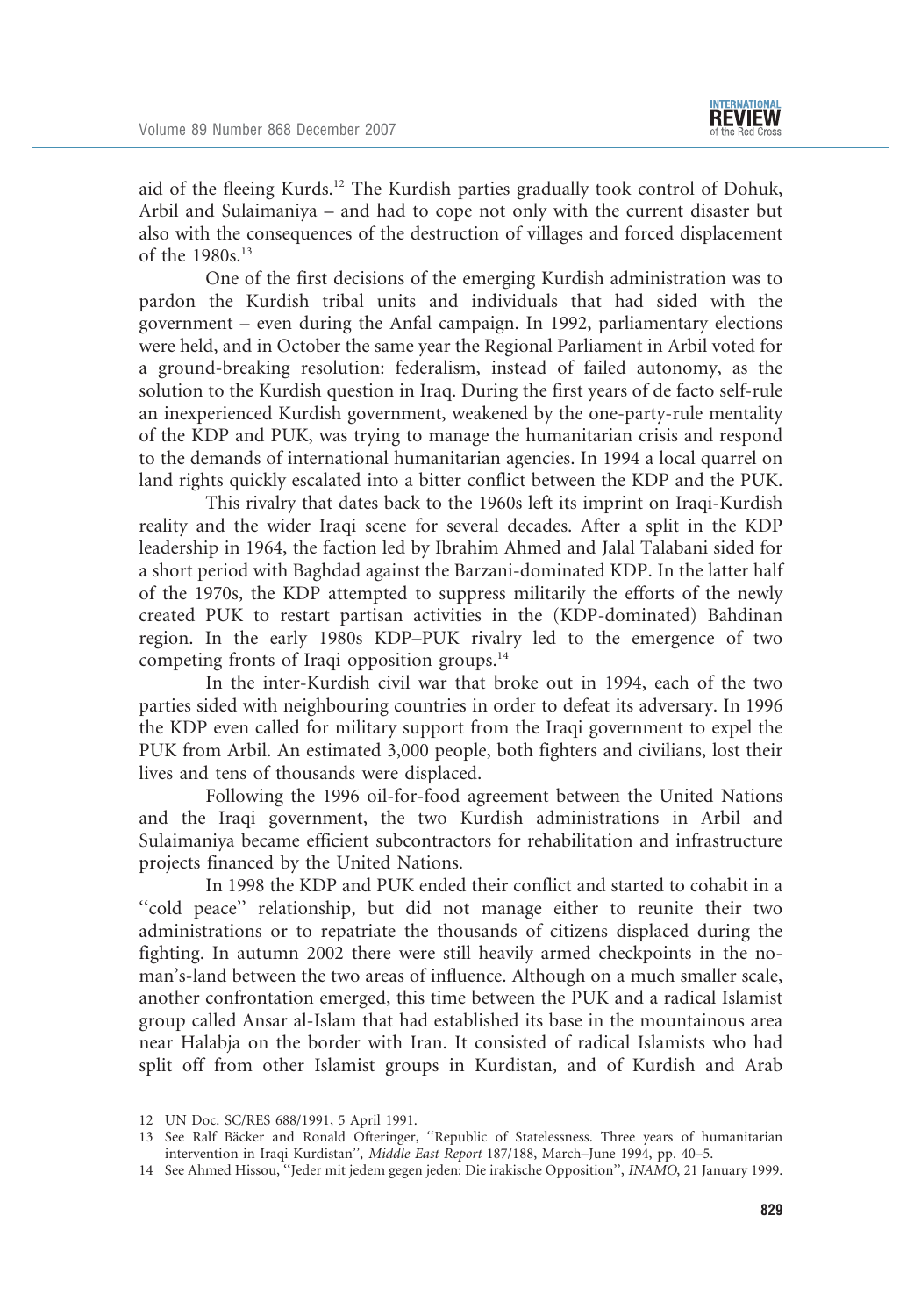Afghanistan ''veterans''. At that time PUK leaders claimed that Ansar al-Islam was getting support not only from Iran but also from Baghdad.

According to Sami Zubaida, the early years of the republic, when Iraq was probably not democratic but was at least pluralist, offered a real opportunity to solve by means of autonomy what he calls the ethnic problem and to allow all Iraqi communities to integrate into national life via citizenship. Social realities changed considerably during decades of one-party rule, repression, wars and sanctions. The Kurds started to look for solutions beyond autonomy, and for international protection. The opposition was divided and in exile, while government-controlled Iraq, progressively crippled by the sanctions, lived through a further phase of social disintegration. ''Within Arab Iraq, the regime systematically undermined communities' integration as citizens, pushing Iraqis towards communalism.''15

#### The present Iraq war

The build-up to the war…

When in 2002 the Bush administration's war option vis-à-vis Iraq became more and more evident, the KDP and PUK leaders were walking a fine line between general support for regime change, and abstention from open approval for a military intervention but participation in the bargaining behind the scenes. Much as the Kurds wished to get rid of Saddam Hussein's regime, they mistrusted the Arab nationalist and Islamist opposition groups, which had always opted for a unitary, centralist state. From a Kurdish perspective, the regime was at least temporarily contained, and there was a risk that without clear guarantees a new government would again challenge the existing status quo.

The degree of sensitivity became clear at the opposition conference in London in December 2002, when the Kurds snubbed a federalism scheme proposed by Kanaan Makiya. This exiled liberal, an advocate of the recognition of Kurdish rights, had presented a model close to the German one, based on the eighteen Iraqi provinces. This was not enough for the Kurds, who envisaged two federal states in Iraq – one Arab and the other Kurdish, the latter comprising the northern provinces and the disputed territories. The London meeting was an antecedent of all the conflicts that flared later during the post-war constitutional process. The foundation for ethno-sectarian representation was also laid there: the members of the follow-up committee were carefully chosen by ethnic and religious affiliation, and only to a lesser extent by political orientation.

<sup>15</sup> Sami Zubaida, ''Communalism and thwarted aspirations of citizenship'', in Middle East Report 237, Winter 2005, pp. 8–11.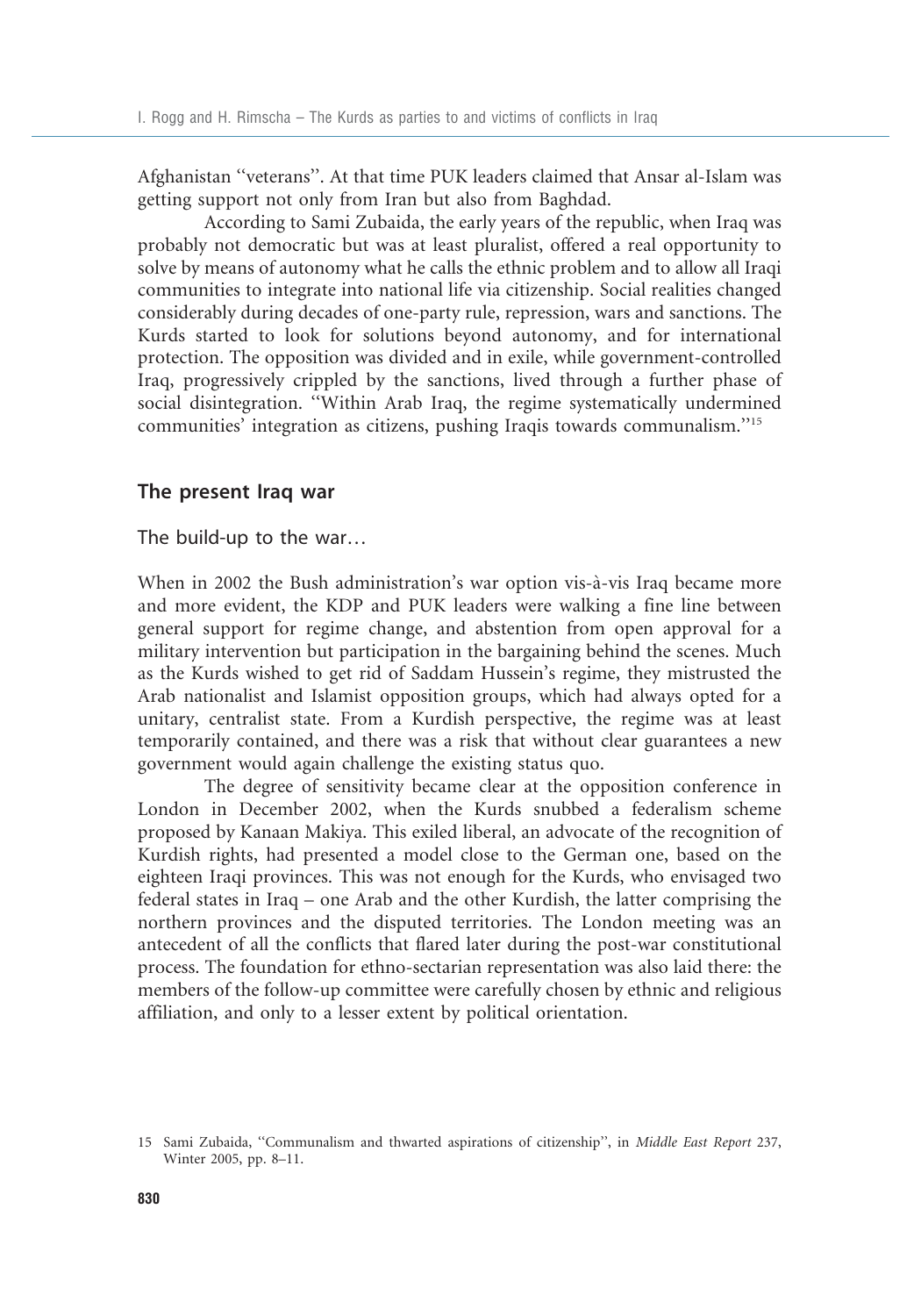

## … and efforts for a new beginning

During the war the Kurdish leadership maintained a neutral profile, while Kurdish forces were clandestinely serving the US troops as guides in areas such as Kirkuk, Mosul and even Baghdad.

One particular battle took place on the border with Iran, where the combined power of US air strikes and Kurdish ground forces defeated Ansar al-Islam, a Kurdish Sunni Islamist group promoting a radical interpretation of Islam and jihad.16 When Turkey refused to allow the use of its territory, US plans to open a northern front did not materialize and the US army presence in the north remained limited to some thousand paratroopers. The KDP and PUK took advantage of the power vacuum in northern Iraq by sending their fighters to Mosul and Kirkuk, but eventually agreed to withdraw their forces, in order to foster their battlefield alliance with the United States.

At the political level the Kurdish and the other former opposition leaders were initially less successful. According to Jalal Talabani, they were invited by Lieutenant General Jay Garner, the first US administrator after the fall of Baghdad, $1^7$  to form a government to decide how to run the country and what to do with its assets. The former opposition failed to agree on a joint formula at short notice,18 and when Paul Bremer suddenly replaced Garner, this opportunity was lost. Instead, Bremer created the Governing Council, with its members chosen according to sectarian and ethnic criteria.<sup>19</sup> He dissolved the security apparatus and the Iraqi army, banned the Baath Party and embarked on a programme of de-Baathification. Controversial though these decisions were, both within and outside Iraq, they were not seriously questioned at that time by the former opposition groups represented in the Governing Council.

In the ensuing process the Kurds emerged as key players in the new Iraq. The Shiite parties still had to adapt after returning from a long exile, and were challenged by the emerging movement of the young radical cleric Muqtada Sadr. The Sunni Arabs who had dominated Iraq's government since the British mandate had to grapple with the loss of power. Meanwhile the Kurds managed to retain high-ranking positions in the ministries and government bodies, the newly established intelligence and security apparatus, and in particular the army. The KDP and PUK nonetheless continued to insist jealously that each side must get an even share. After a while the two parties managed to set partisan interests aside. United, Talabani and Barzani were able to secure some major gains in the

<sup>16</sup> This onslaught on Ansar al-Islam probably contributed to the spread of jihadist cells to other areas of Iraq and the emergence of resistance groups such as Ansar al-Sunna and the radical militant Tawhid – later Al Qaeda – organization led by Abu Musab al-Zarqawi. According to Kurdish officials, even before the war Zarqawi had already played a role in channelling Arab fighters through Iran to the Ansar al-Islam mountain bases.

<sup>17</sup> Garner was not a newcomer to Iraq. He had already served in the Kurdish north after the 1991 Gulf War. See ''General reverses his role'', San Francisco Chronicle, 26 February 2003.

<sup>18</sup> Jalal Talabani to Chris Kutschera, Middle East Magazine, May 2005.

<sup>19</sup> The Governing Council was composed of thirteen Shiite Arabs, five Sunni Arabs, five Kurds, one Turkmen and one Christian. See BBC News, ''Iraq moves towards self-rule'', 13 July 2003.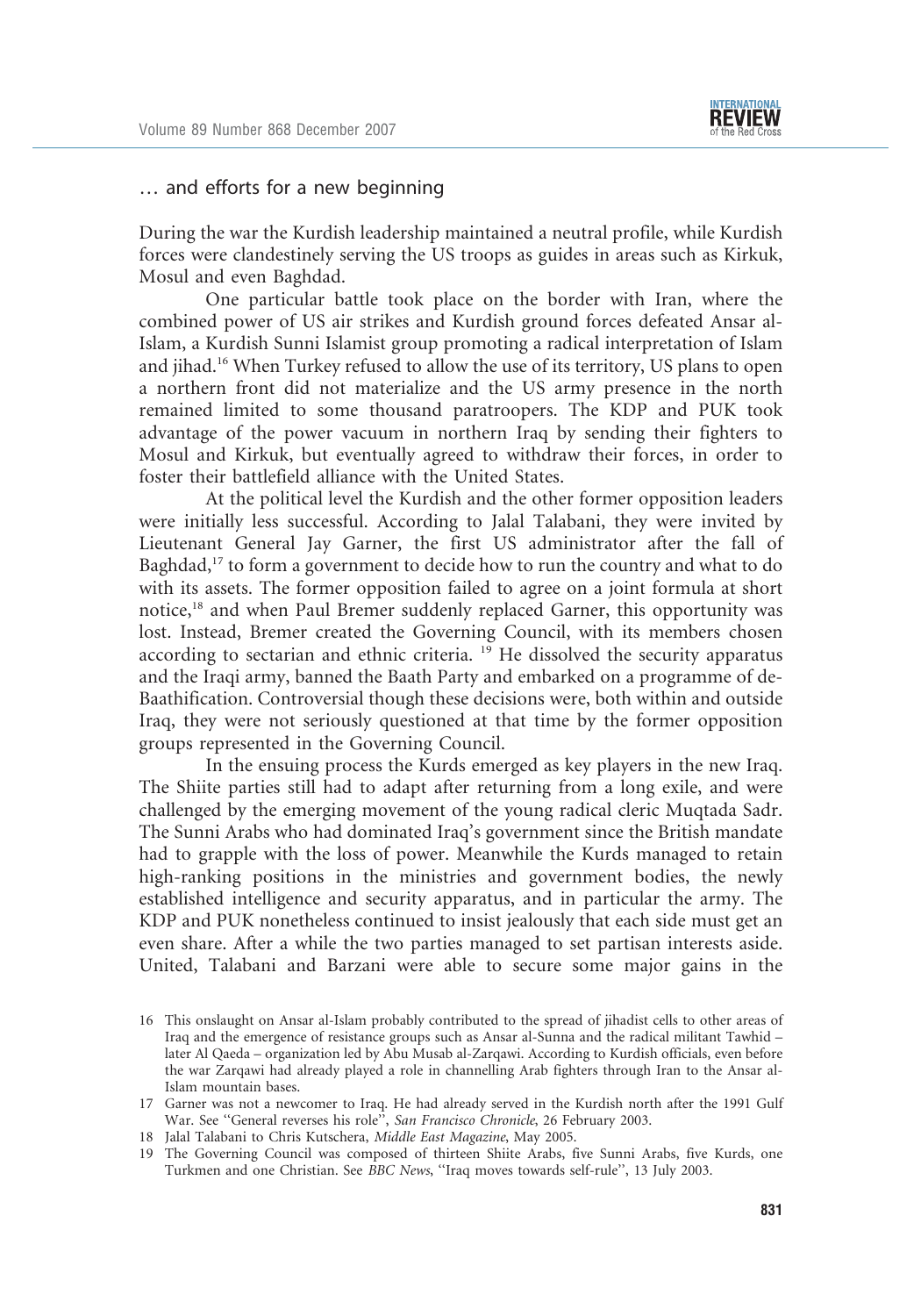negotiations on the ''Transitional Administrative Law'' (TAL) that entered into force in March 2004. Kurdish was recognized as one of the two official languages of Iraq, and it was agreed that ''[t]he system of government shall be republican, federal, democratic, and pluralistic, and powers shall be shared between the federal government and the regional governments, governorates, municipalities, and local administrations."<sup>20</sup> The Kurdistan Regional Government<sup>21</sup> (KRG) in Dohuk, Arbil and Sulaimaniya was officially recognized, and retained control over its police forces and internal security – a decision whereby the peshmerga units of the KDP and PUK officially became part of Iraq's security forces.<sup>22</sup> This full-scale recognition was later confirmed in the constitution, which came into effect after the referendum of 15 October 2005.

## Building a federal state, dreaming of independence …

In May 2006, after several months of internal quarrelling, the KDP and PUK finally reunified their two separate administrations under the Kurdistan Regional Government (KRG). With its forty-two ministers and ministers of state, the KRG mirrors the government of Baghdad, including a ''Minister for Natural Resources'' who de facto acts as the regional oil minister. To render the political achievements sustainable, it made considerable efforts to attract foreign investors to the Kurdistan Region and gave particular attention to the region's oil wealth. In August 2007 it adopted an oil-and-gas law, and so far twenty production-sharing agreements with small international oil and gas companies have been signed. There are plans to raise the output from just a few thousand barrels per day to one million in about five years.<sup>23</sup> This move has been highly controversial. It preceded a federal oil law by which Baghdad will set general guidelines for the central and local governments relating to the oil sector and foreign investment; in addition, a projected revenue-sharing law that will eventually define the local governments' degree of autonomy vis-à-vis Baghdad has not yet reached parliament. Moreover, oil experts in Iraq have strongly opposed production-sharing agreements as concluded by the KRG and preferred by international oil companies. Nationalists argue that these contracts are tantamount to a sell-out of Iraq's national wealth, while Kurdish representatives claim that they are the best means of utilizing these valuable resources for the good of the people of Iraq.<sup>24</sup> Iraq's Oil Minister Hussein Shahristani has repeatedly said that all deals signed by the KRG since February

<sup>20</sup> Law of Administration for the State of Iraq for the Transitional Period (TAL), Ch. 1, Art. 4, available at http://www.cpa-iraq.org/government/TAL.html (last visited 22 November 2007); the TAL came into effect on 8 March 2004.

<sup>21</sup> See the website of the Kurdish Regional Government, available at www.krg.org (last visited 22 November 2007).

<sup>22</sup> TAL, above note 20, Ch. 8, Arts. 53, 54.

<sup>23</sup> The Kurdish Regional Government published a final draft oil law, model contract and exploration blocks on 29 June 2007, available at www.krg.org (last visited 22 November 2007).

<sup>24</sup> Nechirvan Barzani, ''Taking the lead on Iraqi oil'', Wall Street Journal, 6 October 2007.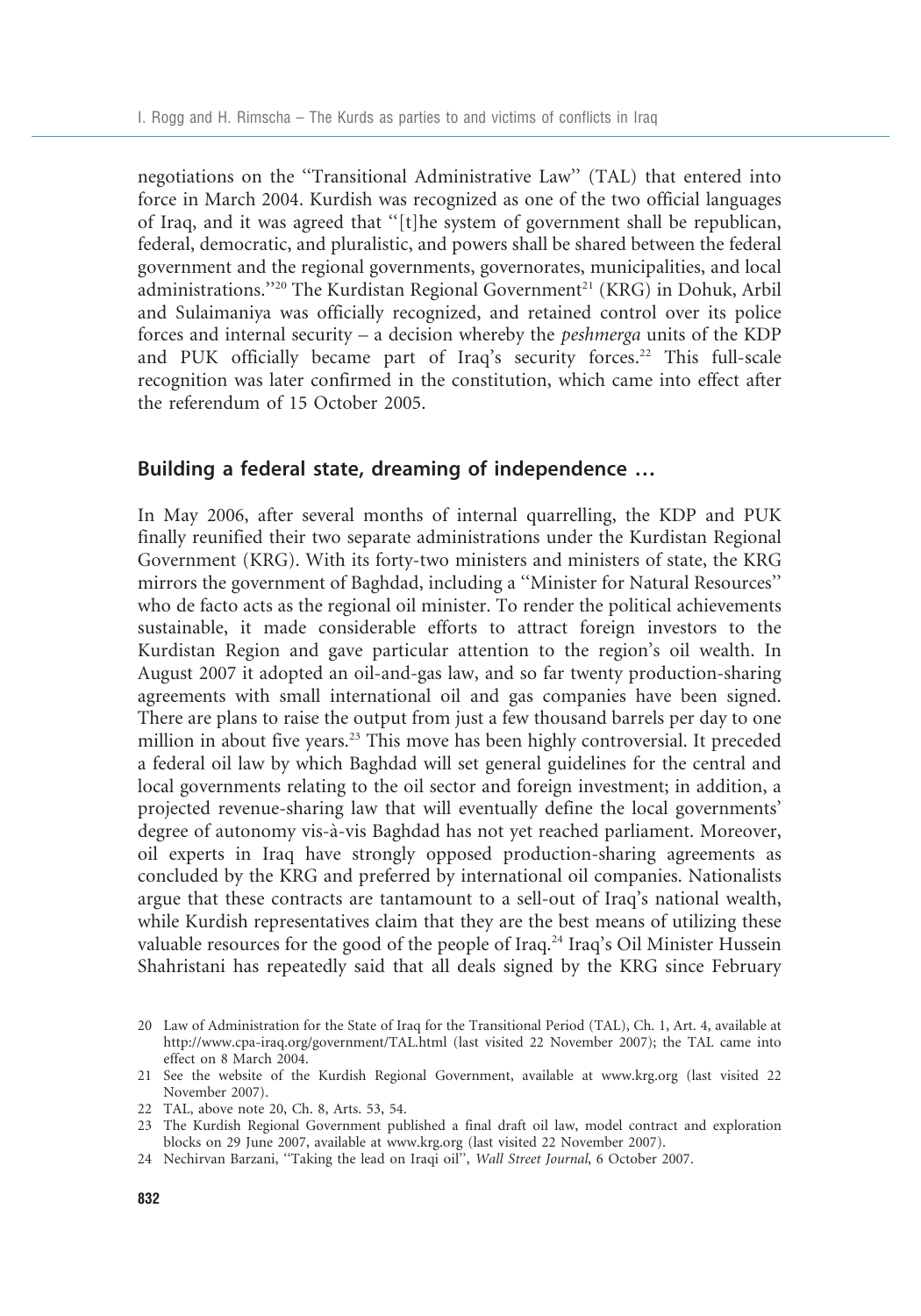

2007 were illegal.<sup>25</sup> Both sides refer to relevant articles of the constitution, which are in fact contradictory and leave room for different interpretations. The oil law of the Kurdistan National Assembly<sup>26</sup> has again raised suspicions that the Kurds are preparing for secession. A similar crisis had occurred in 2006, when Barzani gave the order to remove the Iraqi flag, until then displayed together with the Kurdish flag, from public buildings.<sup>27</sup>

After fifteen years of self-rule, and with decades of conflict and persecution within living memory, ordinary Kurds hardly consider themselves Iraqis. A whole generation does not speak Arabic at all. For them, Iraq is a distant place, and they refer first and foremost to their Kurdishness.

When the first free elections were held in Iraq on 30 January 2005, a grassroots initiative organized – with the blessing of the political parties – a referendum in the Kurdish areas asking voters whether they want the region to remain a part of Iraq or to become independent.

Almost 2 million people, or about 98 per cent of the participants, voted in favour of independence. The referendum was unofficial and irregularities were widespread (even children were allowed to cast ballots), but the results reflect a sentiment which can be felt in all parts of Iraq where Kurds are in the majority. For the KDP and PUK, the referendum was welcome insofar as it demonstrated to their partners in Baghdad what direction things could take if the federalism scheme fails. A few days after the referendum, Masud Barzani stated that ''an independent Kurdish state will become true at the right time".<sup>28</sup> Despite such public statements, Kurdish decision-makers admit, and are well aware, that an independent state is not a realistic option.

#### Deficiencies of governance

Many ordinary Kurds complain about poor electricity, water shortages, widespread corruption and cronyism. Western and local businesspeople have complained that representatives of the two parties demand substantial shares in contracts which in turn are handed down to party-affiliated companies. While the big cities are booming, the rural areas are stagnating, and thousands of Anfal victims are still living in despair. The Kurdistan Region is receiving 17 per cent of Iraq's oil revenue (about US\$5 billion in 2007), but has not done much to create new jobs. Ahead of the 2005 elections, the KDP and PUK had offered thousands of jobs in their respective governments. This fostered patronage and has created an

<sup>25</sup> See, e.g., ''KRG responds to Dr Shahristani's threats to international oil companies'', available at http:// www.krg.org/articles/?smap=02010100&lngnr=12&rnr=223 (last visited 22 November 2007).

<sup>26</sup> The Kurdistan Oil and Gas Law was approved by the Kurdistan National Assembly, the Region's parliament, on 6 August 2007. The law entered into force on the assent of President Masoud Barzani on 9 August. Available at http://www.krg.org/articles/?lngnr=12&rnr=107&smap=04030000 (last visited 22 November 2007).

<sup>27</sup> Barzani took this decision after the members of the Baker/Hamilton Commission, in their search for a new US strategy to deal with the crisis in Iraq, visited Baghdad but not Arbil.

<sup>28</sup> NTV-MSNBC, ''A Kurdish state inevitable: Barzani'', 3 February 2005, available at http:// www.ntvmsnbc.com/news/307946.asp (last visited 20 January 2008).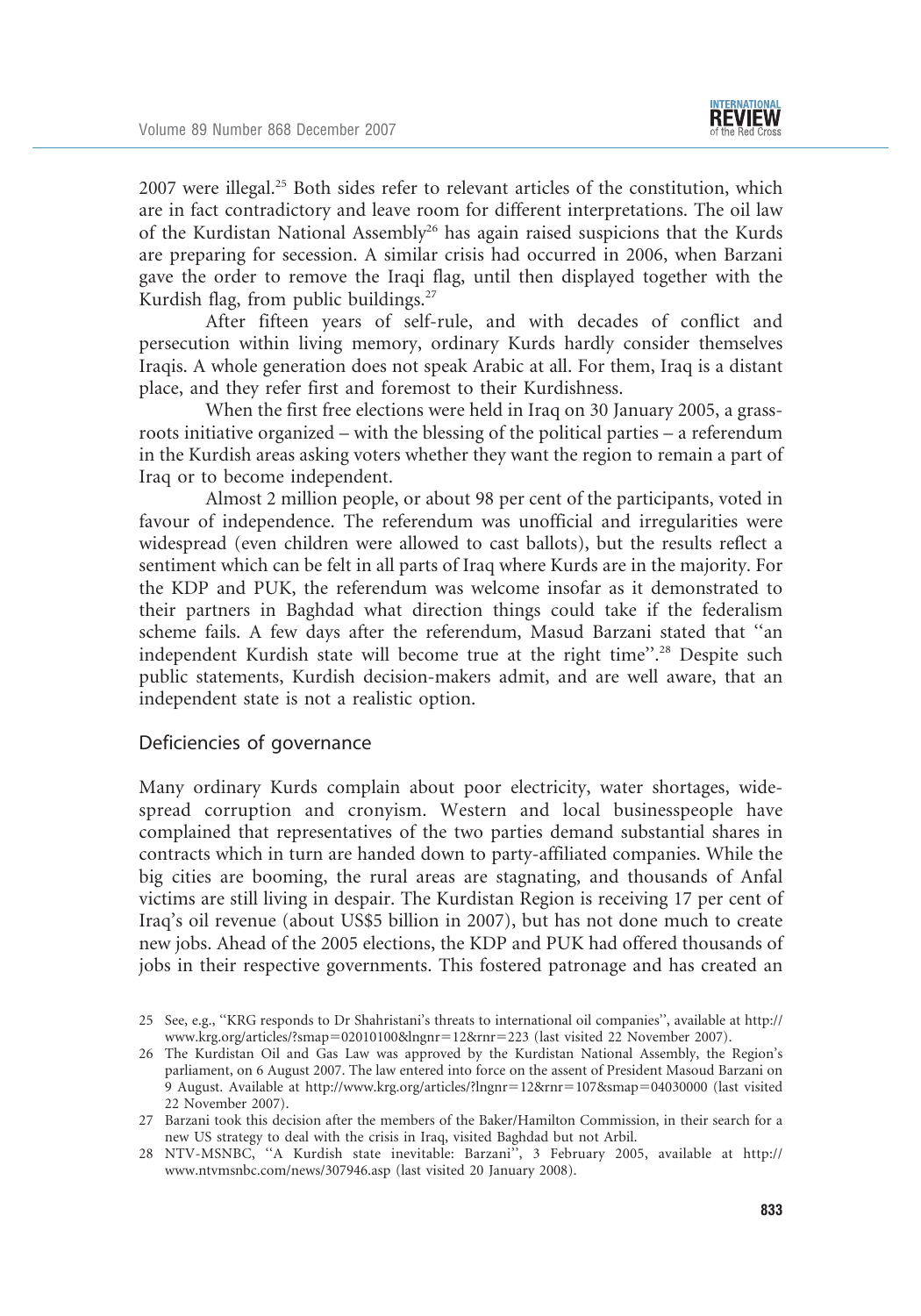additional burden for an already not very effective administration. Today, the public sector employs some 80 per cent of the workforce, but access is regulated by the patronage system of the two parties.

The relative security in the region controlled by the Kurdish Regional Government has its price: there are party offices in each neighbourhood, and the KDP and PUK run women's and students' unions along one-party lines that act as informants on discontent, while non-governmental organizations find it hard to keep going. Although several independent and semi-independent newspapers and online news sites have emerged over recent years and provide critical coverage, the media are still dominated by the two major parties. A Committee to Protect Journalists (CPJ) mission to Arbil and Sulaimaniya in October and November 2007 found a growing number of physical attacks on the press, arbitrary detentions of reporters by security forces and use of the courts to harass journalists.<sup>29</sup>

While the state security service (al-amn al-'am, or asayish in Kurdish) has been dissolved in the rest of Iraq, it is still in place in the Kurdistan Region. According to a recent Human Rights Watch report, the asayish has detained hundreds of suspects without trial and often for years, most of whom were allegedly tortured and ill-treated.<sup>30</sup> Almost ten years after the PUK and KDP signed their peace accord, no major steps have yet been taken to depoliticize the security apparatus. Each of the two runs its own army units, peshmerga, asayish and police forces. This led to the odd situation that the Iraqi Ministry of Defence and the Americans, when they requested Kurdish troops for the Baghdad security plan, had to deal with the KDP and the PUK, although such units are officially part of the Iraqi army. The reunification of the Finance Ministry is also still in limbo. The party coalition in the Regional Government has an overwhelming majority of more than 80 per cent, but parliament members have complained that they have little or no influence in the decision-making. Political leaders admit that the widespread dissatisfaction has to be addressed, in particular as they fear the rise of the moderate Islamists of the Kurdistan Islamic Union, which is intensively campaigning against corruption and nepotism. Within the dominant parties, internal rifts and power struggles have become apparent, and some leaders have acknowledged that they need to develop the government's capacities, fight corruption, loosen their grip on power and pave the way for more civil liberties.<sup>31</sup> Moreover, the currently static but unresolved conflict between the KDP and PUK still looms. It has been contained through a complicated power-sharing mechanism that brought Talabani as the first Kurd ever to the presidency in Baghdad, while Barzani became president of the Kurdistan Region. Any change in

<sup>29 &#</sup>x27;'In Iraqi Kurdistan, CPJ delegation highlights press freedom concerns'', 5 November 2007, available at http://www.cpj.org/news/2007/mideast/iraq05nov07na.html (last visited 22 November 2007).

<sup>30 &#</sup>x27;'Caught in the whirlwind: torture and denial of due process by Kurdish security'', Human Rights Watch, Vol. 19, New York, July 2007.

<sup>31</sup> Within the PUK this has led to a split between Talabani's faction and the reformist wing around Nawshirwan Mustafa, deputy secretary-general for many years. Together with Mohammed Tofiq, the PUK's chief diplomat for more than twenty years, Mustafa resigned in early 2007.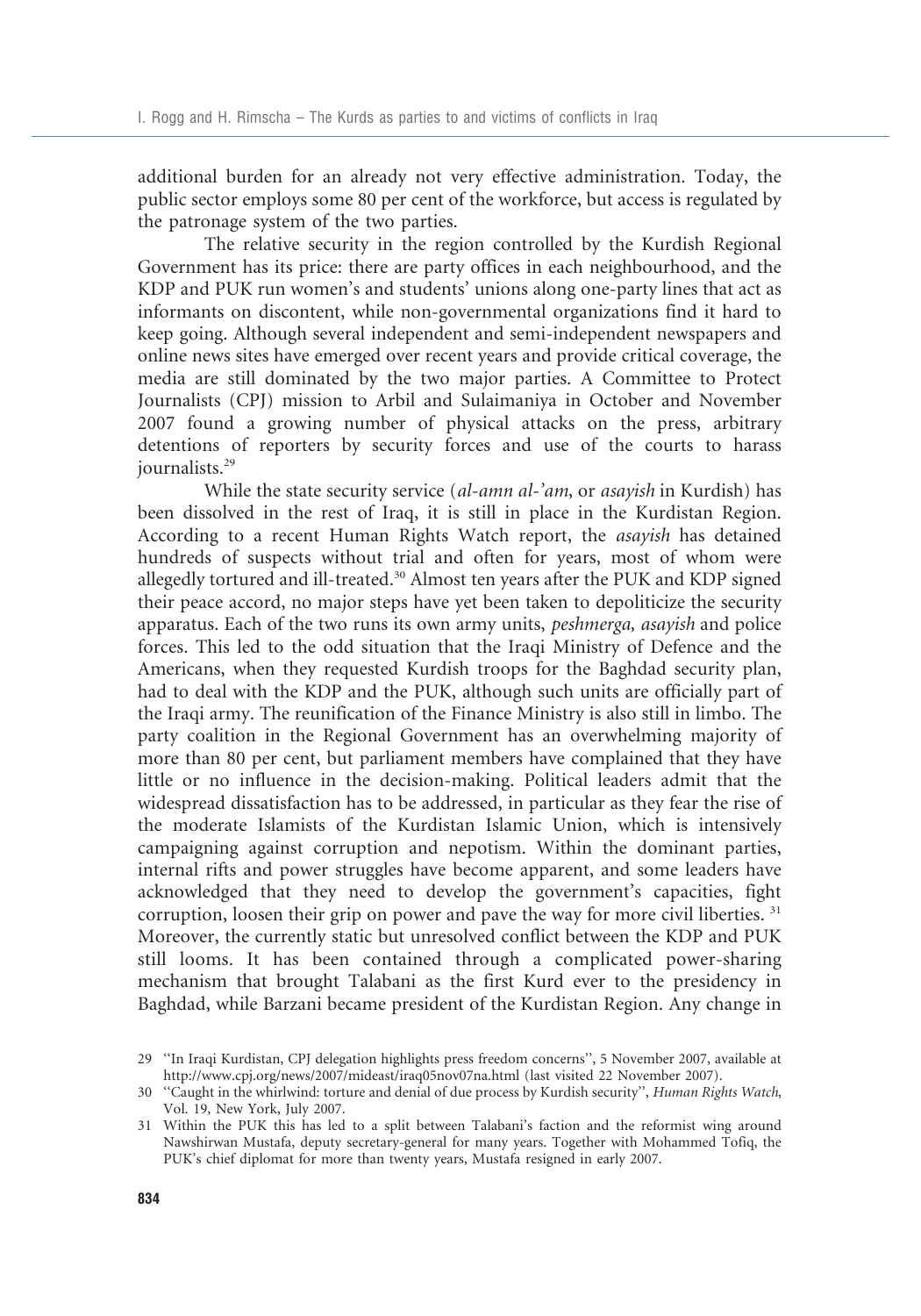

this arrangement could have grave consequences both for the reunified Kurdish government and for the balance of power in the Iraqi capital.

## Dealing with the other main groups in Iraq

Kurdish leaders such as Jalal Talabani and Masud Barzani, but also other veterans such as Mahmud Osman, had been in contact since the 1960s with other opposition groups, as well as with high-ranking officials and officers of the Baath government. After the war and during the political process that followed, new forces emerged; new alliances were struck, fell apart and gave way to new and at times surprising constellations. Even before the fall of the regime it was clear that the ''natural allies'' of the Kurds – non-confessional and secular political groups such as the Iraqi Communist Party, which used to be represented in all Iraqi communities, and exile liberal groups – were no longer or never had been dominant forces on the Iraqi scene. This was confirmed when the Communist Party joined the electoral bloc of Interim Prime Minister Ayad Allawi, which gained no more than 8 per cent of the votes in the December 2005 parliamentary elections.

## Alliance with the Shiite bloc

In the declaration issued by the Iraqi opposition meeting in London in December 2002, there was already reference to the majority status of the Shiite population – for which the Islamist Shiite parties in exile claimed representation. The Kurds bought into this, and supported the Shiite groups' demand for the office of prime minister. Soon after, they found themselves estranged in inter-Shiite rivalries. Kurdish leaders had not expected the movement of Muqtada Sadr to sustain and gain influence. The PUK had strong links with the Supreme Council for Islamic Revolution in Iraq (SCIRI) – both had been allies of Tehran during the Iran–Iraq War – and therefore supported the candidacy of the Council's Adel Abdelmehdi as prime minister. This was a strategic alliance of mutual interest, as the Supreme Council supported Kurdish self-rule within a federal framework to rally support for its quest to create a Shiite ''super region'' in southern and southern-central Iraq as part of the federalism scheme.

As the SCIRI – renamed in 2007 the Islamic Supreme Council of Iraq (ISCI) – failed to muster a majority for its candidate within the Shiite alliance, the Kurds at first unwillingly accepted Ibrahim Jaafari from the Da'wa Party. When Jaafari lost Washington's backing and did not fulfil their expectations regarding Kirkuk, the Kurds withdrew their support, effectively participating in behind-thescene manoeuvring that prevented him from gaining a second term and instead propelled Nuri al-Maliki, another senior Da'wa official, into office. The Sadr movement, for its part, differs from the older Shiite Islamist parties like SCIRI/ ISCI and Da'wa not only in its sharp anti-occupation rhetoric, but also in its Arab nationalist discourse in which Kurdish demands and federalism are viewed with suspicion.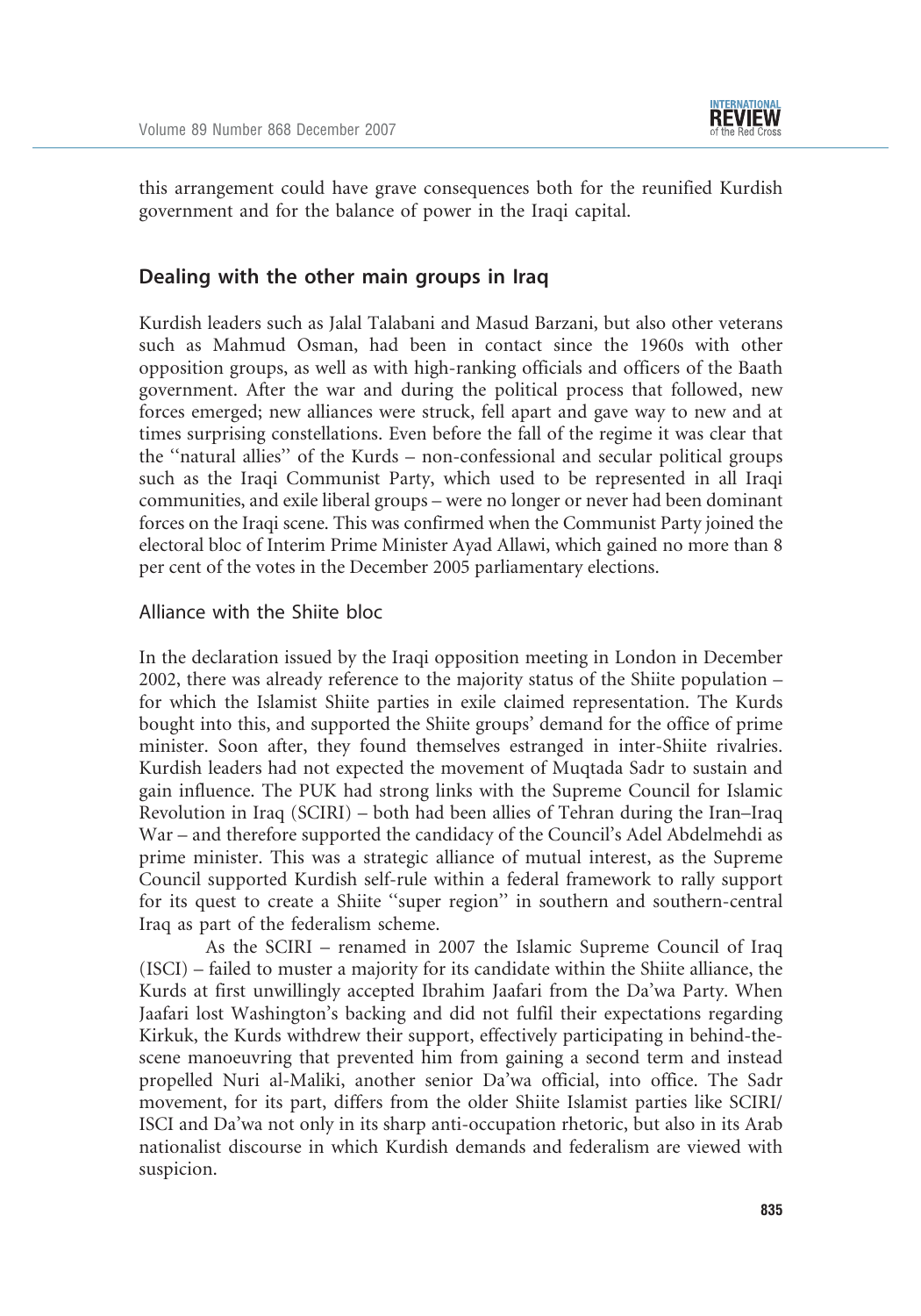#### Striking a balance with Arab nationalism

Arab nationalism, particularly its Baath version, was on the one hand the main addressee, and on the other hand the main adversary, of the Kurdish movement in Iraq in its search for recognition. From the various periods of negotiations the current Kurdish leadership and the Baath government establishment knew each other well. Even at government level diverse standpoints were adopted, ranging from a certain degree of acceptance and pragmatism to extreme hatred and destructive intent, as represented by Ali Hassan al-Majid, the architect of the Anfal campaign. Some former foes became allies, such as Wafiq al-Samara'i, former head of military intelligence in Baghdad, who was a member of the negotiating team that met with Kurdish leaders after the failed uprising in March 1991. Al-Samara'i defected in 1995, went into exile and later became security advisor to President Talabani.

After the fall of the Baath government and the start of the occupation by the US-led Coalition, the ''resistance'' or ''Sunni insurgency'' came into being. The insurgent groups, even those that attracted a number of members and officers from the former armed and security forces, almost exclusively adopted (different brands of) extremist Islamism as their ideology.32 At least some of these groups, or parts of them, systematically targeted civilians by means of suicide attacks and car and truck bombs, and depicted those taking part in the political process as ''traitors'' and ''collaborators''. Furthermore, the Iraqi branch of Al Qaeda practised the ''excommunication'' (takfir) of entire communities, be they Shiites, Kurds or Yezidis. One of the most violent attacks targeted the headquarters of the KDP and PUK in Arbil in February 2004 and left scores of victims, among them high-ranking officials of the two parties.

Conversely, a number of Arab nationalist and moderate Sunni Islamist groups – either pre-2003 opposition groups such as the Iraqi Islamic Party or more recent ones, such as the Congress of the People of Iraq led by Adnan al-Dulaimi, who officially also heads the Tawafuq (Concordence) Front – were participating in the political process or at least manoeuvring on the sidelines. Depending on the current state of the political process, relations between the Kurdish parties and those representing the Sunni community were tense at times and less so at others. One particularly critical moment came during the constitutional process, which according to Sunni Arab critics was hijacked by a coalition between the Kurdish and the Shiite blocs.

The Association of Muslim Scholars (ASM),<sup>33</sup> an important public voice in support of the insurgency, has adopted an aggressive anti-occupation discourse that resonates extensively in the wider Arab world. The mainstream ASM has refused any kind of national dialogue with the forces represented in the

<sup>32</sup> For more details see International Crisis Group, ''In their own words: reading the Iraqi insurgency'', Middle East Report 50, 16 February 2006.

<sup>33</sup> See Roel Meijer, ''The Association of Muslim Scholars in Iraq'', Middle East Report 237, Winter 2005, available at http://www.merip.org/mer/mer237/meijer.html (last visited 22 November 2007).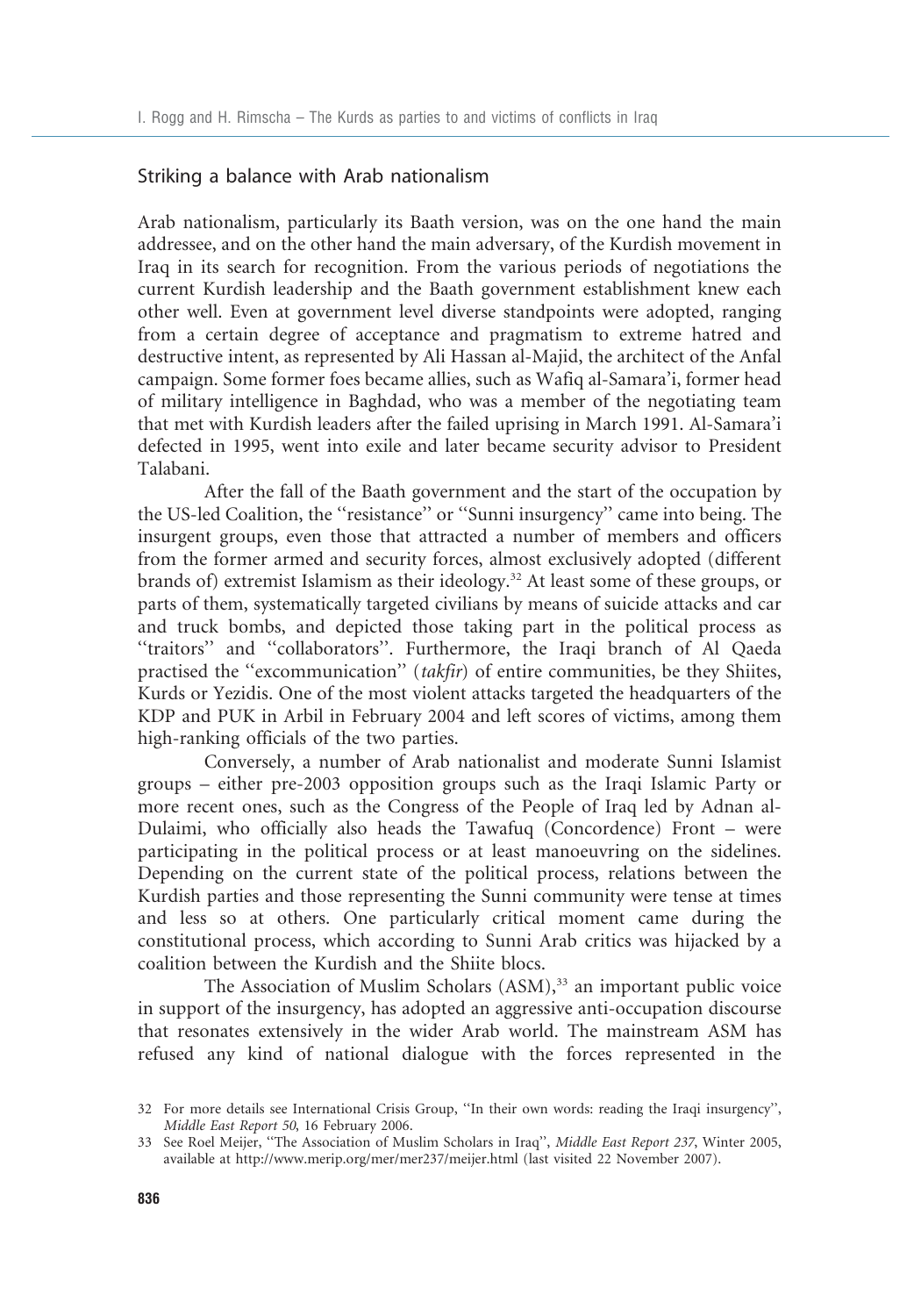

government, pending the departure of the foreign troops. Although there is no breakthrough in terms of national reconciliation between those involved in the political process and the insurgents, at least some progress has been made. The Sunni Vice-President Tariq al-Hashemi of the Iraqi Islamic Party has announced a ''National Contract'' of 25 principles, in which he explicitly recognized the special status of the Kurdistan Region. He further called for a ''reasonable and agreedupon amount of federalism or decentralization in the administration of the provinces".<sup>34</sup>

## All eyes on Kirkuk

For the Kurdish movement the lowland areas of Kirkuk, Khanaqin and Tuz Khurmatu, as well as the northern and eastern parts of Ninive (Mosul) province, Sinjar and Sheikhan, are historically parts of Kurdistan. The population there is mixed and the history of those areas is, as usual, complex, so that the Kurdish claims stand against those of local Arabs, Arab nationalists and representatives of the Turkmen and Assyrian communities.<sup>35</sup> Kirkuk has been at the heart of the conflict between the Kurds and the central government. The Baath Party in particular, during its long rule from 1968 to 2003, embarked on a systematic policy of deportation, resettlement, modification of administrative boundaries and discrimination and persecution vis-a`-vis not only the Kurdish but also the Turkmen and Assyrian populations. As the former second in command of the PUK put it, Kirkuk has a highly symbolic value too, since all struggles and negotiations with Baghdad eventually failed because the government did not even accept a compromise.<sup>36</sup>

## The delayed referendum

After the fall of the regime, the KDP and the PUK not only took de facto control of the city and other disputed areas but also used all their weight and bargaining power to press for a ''Kurdistani'' solution. These efforts resulted in Article 58 of the Transitional Administration Law,37 which was eventually included in Article 140 of the 2005 constitution and foresees specific measures to reverse the former

<sup>34</sup> The Islamic Party's 25-point project to ''unify the vision'' of Iraqi leaders, called ''The Iraqi National Contract'' and made public on 25 September 2007. See Reuters, ''Iraq: Sunni party drafts new political principles'', Reuters, 26 September 2007; ''National pact launched by Islamic party'', Voices of Iraq, 26 September 2007.

<sup>35</sup> For the history of the various communities, and the diverging claims, see Bruinessen, above note 4, and the related reports of the International Crisis Group, in particular ''Iraq and the Kurds: Resolving the Kirkuk crisis'', Middle East Report 64, 19 April 2007, available at http://www.crisisgroup.org/home/ index.cfm?l=1&id=4782 (last visited 22 November 2007).

<sup>36</sup> Nawshirwan Mustafa, ''Again 140'', Rozhname, 9 October 2007 (in Kurdish). According to the author, Saddam Hussein had offered the Kurds full recognition of their government in the 1990s if they would give up their claim to Kirkuk.

<sup>37</sup> See above note 20.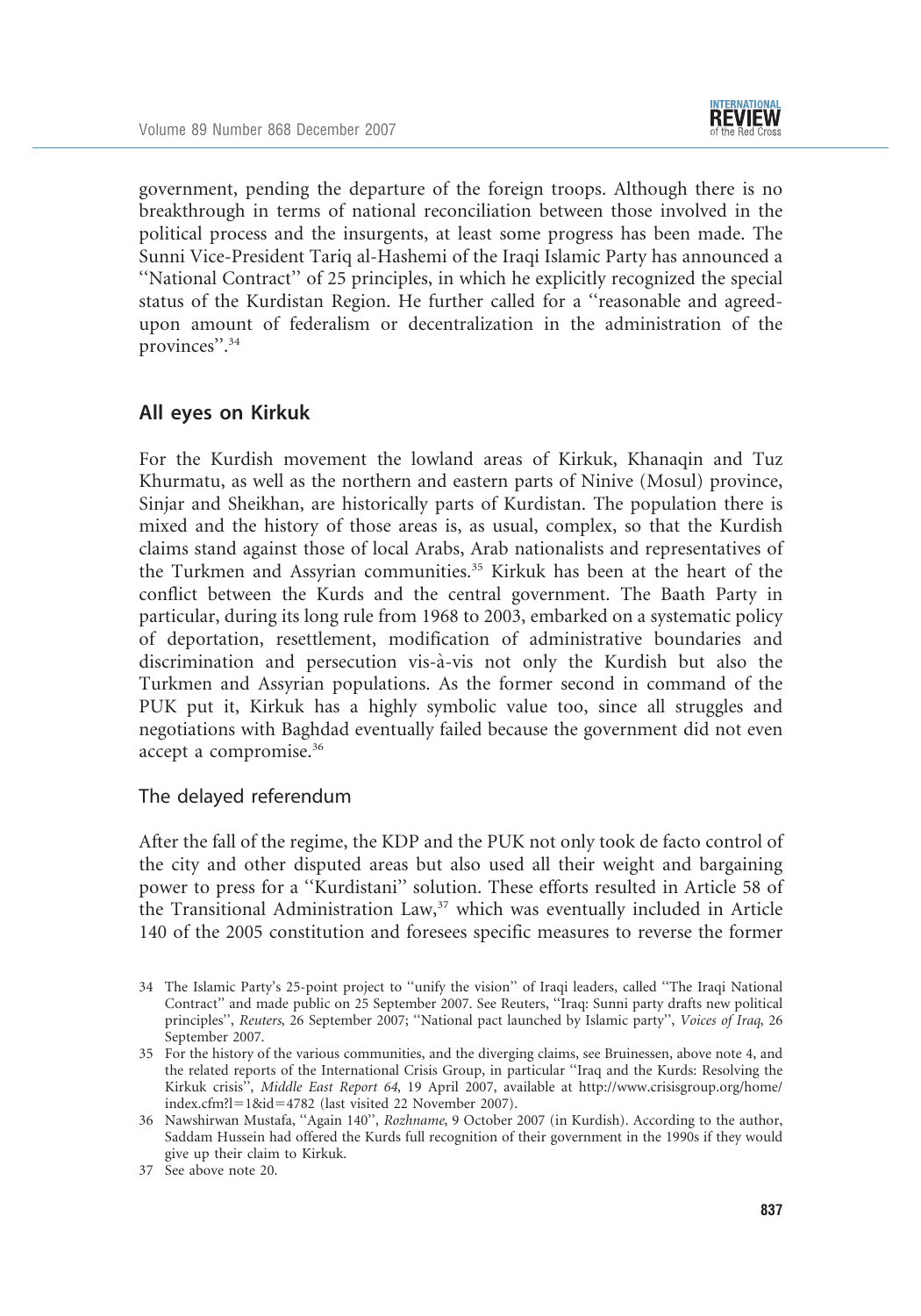regime's policy of Arabization, especially in Kirkuk.<sup>38</sup> Like the 11 March 1970 memorandum, Article 140 of the constitution provides for a referendum – with the option of integrating Kirkuk into the Kurdistan Region if it turns out to be an area with a Kurdish majority. While Kurdish leaders adamantly repeat that Kirkuk has been a ''Kurdish city'' throughout history, Turkmen representatives call Kirkuk the ''original homeland'' of Iraq's Turkmen minority. Although the local Arab and Turkmen communities in the Kirkuk area acknowledge that Kirkuk's Kurds suffered most under the previous regime, they insist that the region is neither Arab nor Kurdish, and therefore should not become part of the Kurdistan Region. The Turkmen and Arab communities largely boycotted both the national and the provincial elections in December 2005. This was one reason for their marginalization not only in the decision-making process, but also in the local administration. The governor, the head of the provincial council, the chief of the local army division and the heads of the different police departments are all Kurds from either the PUK or the KDP.<sup>39</sup> In the opinion of the other communities, they are abusing their power.<sup>40</sup> On the other hand, armed insurgent groups of formerregime loyalist and radical Islamist leanings have carried out a series of car-bomb and suicide attacks in the Kirkuk region, targeting residential areas, marketplaces, security forces and Kurdish party installations and taking a high toll of civilian casualties.

Tension mounted further when the Kurds started to push for the referendum to be held before the end of 2007. The atmosphere cooled down when the Maliki government recently agreed to pay compensation to Arab citizens who had been displaced by the Baath government and took concrete steps to return them to their home regions. By the end of 2007, about 20,000 Arabs had signed up for resettlement in their places of origin. The Arab bloc ended its boycott and returned to the provincial council after reaching an agreement with the Kurds that gives them high-ranking positions in the local government and provides for an even distribution of government jobs among Kurds, Arabs and Turkmen.<sup>41</sup> In addition, the Kurds agreed to postpone the referendum for at least six months. And probably even more importantly, the Kurdish parties gave up their opposition to a UN involvement in this thorny issue, consenting to a process whereby the implementation of Article 140 would be facilitated with the technical assistance of the UN Assistance Mission for Iraq (UNAMI).<sup>42</sup> With its oil wealth and its mixed population, the new elite often call Kirkuk an ''Iraq in miniature''. Whether the city will become a symbol of success for the "New Iraq" – or a symbol

<sup>38</sup> For details of Article 140 and its implications, see Middle East Report 64, above note 35.

<sup>39 &</sup>quot;Verhärtung der ethnisch-politischen Fronten in Kirkuk", Neue Zürcher Zeitung, 20 February 2007.

<sup>40 &#</sup>x27;'Kurdish officials sanction abductions in Kirkuk'', Washington Post, 15 June 2005.

<sup>41 &</sup>quot;Bewegung im politischen Seilziehen um Kirkuk", Neue Zürcher Zeitung, 10 December 2007. In an interview on 29 October 2007 with Sharq al-Awsat, Jalal Talabani said that he envisages a bi-communal status for Kirkuk, like the Belgian capital Brussels.

<sup>42</sup> UNAMI, ''Implementation of Article 140: Deadline of 31 December 2007'', press release UNAMI/57/ 2007, 15 December 2007; available at http://www.reliefweb.int/rw/rwb.nsf/db900SID/EGUA-79YPQH? OpenDocument (last visited 22 November 2007).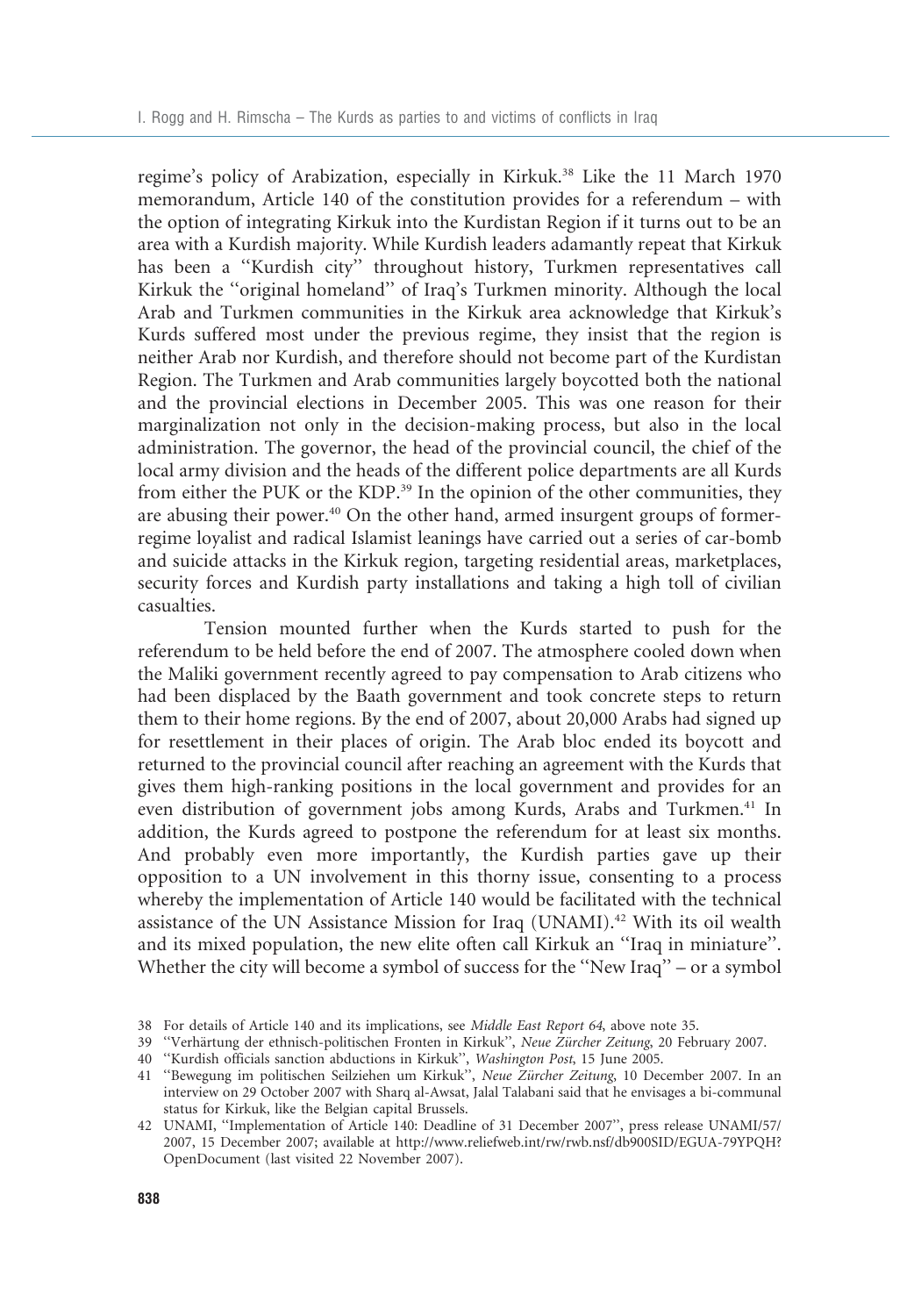

of failure – depends on the political leaders' ability to find a practicable formula allowing all communities to coexist in peace.

## Uneasy relations with Turkey and Iran

The 2003 US-led war on Iraq turned the regional balance of power upside down and deeply affected the attitudes and politics of the neighbouring states and the wider Arab world, although probably not with the ''domino effect'' intended by the war's architects. One of the elements of change was the fact that the Kurds and the Shiite majority, marginalized for decades, have become the dominant factions in Iraq.

#### Suspicious relations with Ankara

The relationship between Turkey and the Iraqi Kurds has never been easy, but it has developed considerably since 1991. Ankara helped to ensure the protection of the Kurds in 1991 by allowing the allied forces to use its Incirlik air base to protect the ''safe haven''. The KDP and the PUK were permitted to open liaison offices in Ankara. At the same time, Turkey remained wary of the Iraqi Kurds, suspecting them of being inclined towards independence and showing too much tolerance for the outlawed Kurdistan Workers Party (PKK). Since 1991 the Turkish military has intervened repeatedly in the Kurdish region, at times with tens of thousands of troops.43 After an offensive in 1997 in which KDP fighters supported the Turkish army, the latter established three permanent bases in Dohuk governorate that are currently manned by some 1,500 soldiers. Over time, Turkey has built up and maintained relations with the Kurdish region. Turkish companies are heavily involved in construction and trade, as well as in the oil sector. Thousands of workers, mainly from impoverished south-eastern Turkey, have found jobs there. A ceasefire announced by the PKK in 1999 and the easing of cultural restrictions against the Kurds in Turkey were further conducive to a change of atmosphere.

Since 2003, when Turkey's parliament refused the US army access to Turkish territory, Ankara has effectively lost some of its influence on developments in Iraq. With US troops present in Iraq, the Kurds have become more confident in their relationship with their strong northern neighbour. However, Ankara's red lines are clear: an inclusion of Kirkuk in the Kurdistan Region, perceived as a decisive step towards independence, would not be tolerated. In summer 2007, events took yet another turn. When the PKK staged several attacks against Turkish army units north of the border, Ankara's army threatened to intervene in Iraq.

Kurdish leaders in Arbil saw this as a political manoeuvre of the secularist Turkish army against the moderate Islamist Prime Minister Recep Tayyip

<sup>43</sup> Ankara legitimated its action with a ''hot-pursuit agreement'' signed with Baghdad in the early 1980s, under which it had sent troops into Iraqi Kurdistan as early as 1983.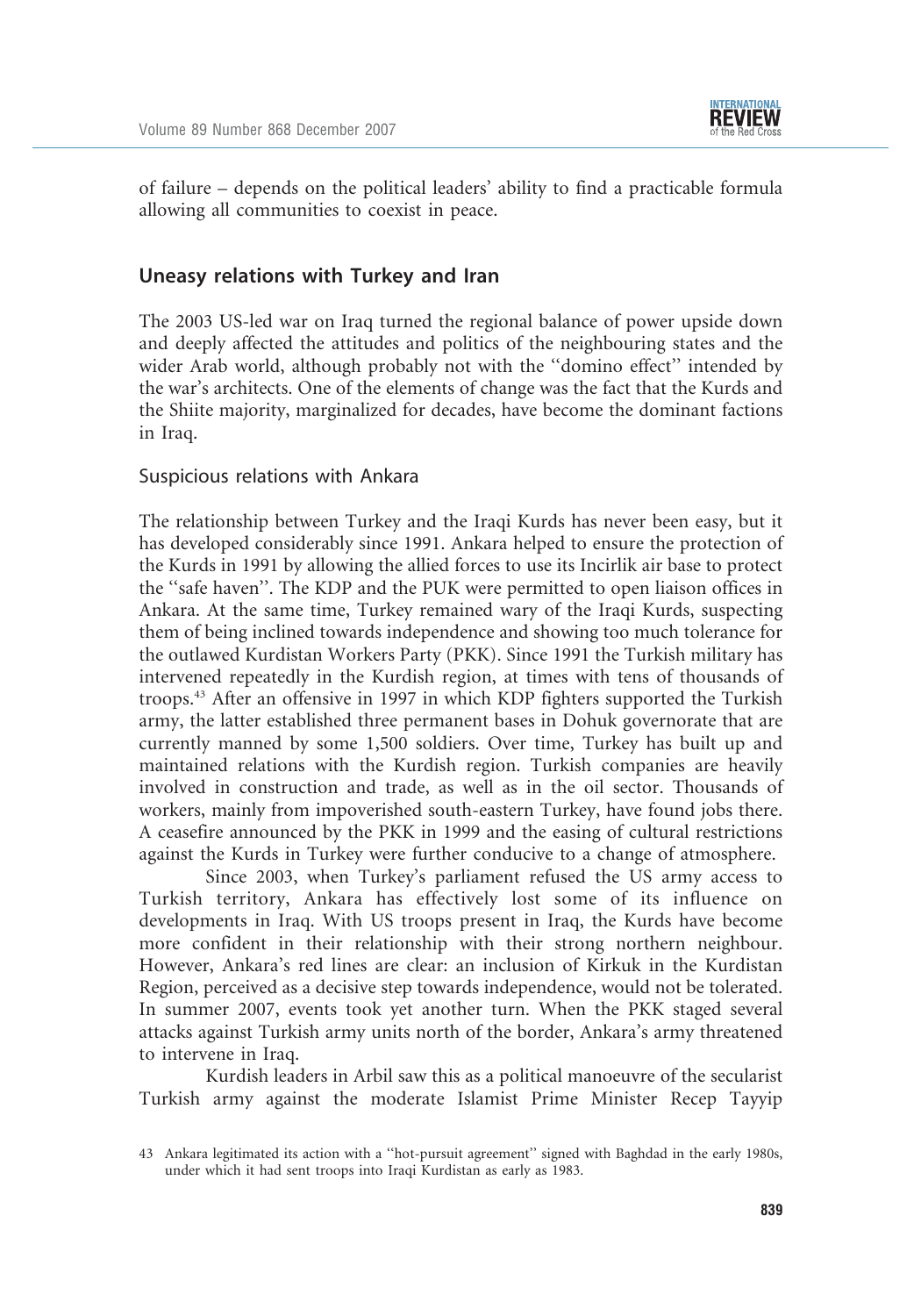Erdogan, but also as a response to Kurdish demands for implementation of the constitutional road map in Kirkuk. Inflammatory rhetoric on both sides added fuel to the fire. Turkish media outlets called Barzani a ''tribal chief'', while representatives of the KDP made indirect threats of an uprising in the mainly Kurdish south-east of Turkey in response to a possible Turkish military attack. Tensions reached an unprecedented level in October 2007, when Turkey sent tens of thousands of soldiers to the border and ultimately demanded that both the Iraqi authorities and the United States take concrete measures against the PKK. Barzani urged a diplomatic solution and direct talks, but as Ankara had never recognized the Kurdistan Regional Government, it insisted on dealing with Baghdad only. For the KDP leader the PKK was a mere pretext for Ankara to challenge the prosperity and freedom enjoyed by the Iraqi Kurds. He warned that an incursion would mean war. Both the Bush administration and Barzani's regional government had to give in to Turkish pressure, at least for the time being. Washington agreed with Ankara to deliver intelligence on PKK movements at the border, and the KDP and PUK enforced restrictions on the PKK's supply lines. When Turkey bombed suspected PKK positions across the border in December 2007, the response from Washington, Baghdad and Arbil to this violation of Iraq's sovereignty was muted. However, given the internal constellation in Turkey – with the tensions between the army and the government – and Ankara's red lines for Kirkuk, the issue is far from being resolved.

## Cautious relations with Teheran

Although Iran faces a similar Kurdish insurgency, led by the PJAK (Parti Jiyani Azadi Kurdistan, Party for a Free Life in Kurdistan), an offshoot of the PKK, Teheran did not side with Ankara in the autumn 2007 crisis but instead urged Ankara to find a peaceful solution. Iran's Foreign Minister and his Syrian counterpart both pledged help to defuse the crisis.<sup>44</sup> Again in contrast to Ankara, the government in Teheran has recognized the Kurdistan Regional Government and in November 2007 even opened consulates in Arbil and Sulaimaniya. There are several reasons for this difference of attitude and approach.

Iraqi Kurdish parties have had links with Iran for several decades, extending from the support of the Shah for Mustafa Barzani, the father of today's KDP leader, to the war alliance between the PUK, the KDP and Teheran in the 1980s. During the KDP–PUK conflict in the 1990s, Iran alternately backed the KDP, the PUK and radical Islamists. Teheran has been a main supporter of the Shia-dominated government in Baghdad – often at odds with the Americans, who have accused Iran of providing weapons and training to Shiite militias. The Iranians in turn have regularly demanded a timetable for the withdrawal of US troops. When US troops captured seven Iranians in Arbil and Sulaimaniya in 2007, Kurdish leaders in Arbil and Baghdad supported Teheran's version that the

<sup>44 &#</sup>x27;'Syria and Iran pledge help to defuse Turkey-Iraqi crisis'', Agence France-Presse, 29 October 2007.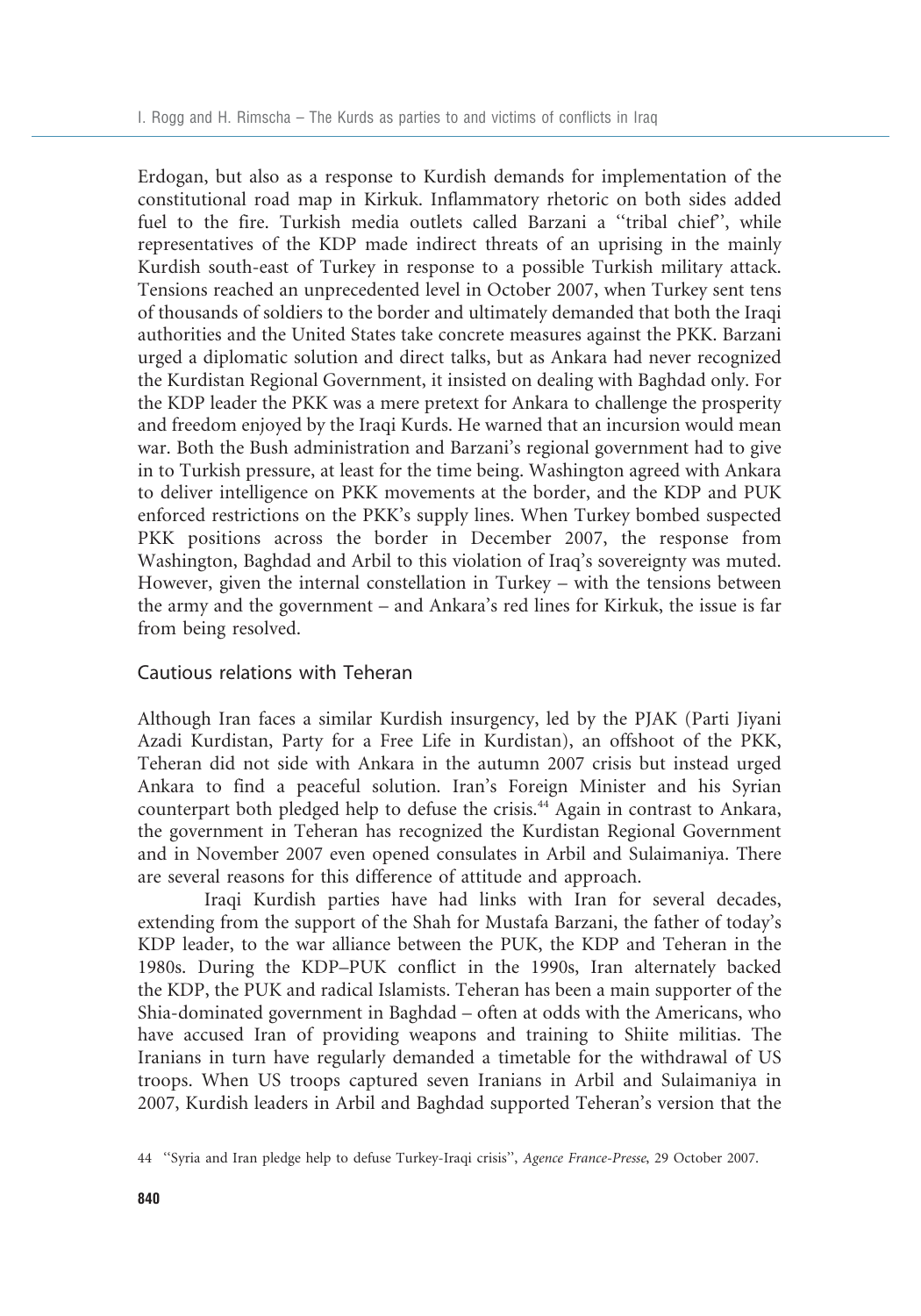

Iranians were diplomats, not members of the elite Quds Force, as the US military claimed.45

The relationship between the Kurdistan Regional Government and Teheran remains difficult. Like Turkey, Iran has regularly shelled border areas where the PKK and PJAK have their main bases, and neither country wants a Kurdish state to emerge on its doorstep. Still, Iran shows more flexibility than Turkey on issues such as Kirkuk. Teheran recently demanded the delay in holding the referendum, but not its cancellation. As the Shia-dominated government in Baghdad depends heavily on its Kurdish supporters, Iran keeps a cautious eye on its neighbours in the Kurdistan Region.

## Conclusions: federalism and democracy, or independence?

From the early days of the Iraqi republic until today's ''American Iraq'', the Kurds have consistently had to deal with three main issues: the relationship with Arab Iraq and the wider Arab world, and particularly the political currents upholding broader identities (pan-Arabism and Islamism); relations with Turkey and to a lesser extent Iran; and issues of democracy and governance.

Iraq's identity, its diversity and its relations with its neighbours have been crucial issues and a source of divergence between political and ideological currents throughout modern Iraq's history. But after decades of covert and overt ethnic and sectarian discrimination, they have become the foundation both of the ethnosectarian power-sharing and of the conflicts in post-2003 Iraq.

The Kurdish leadership has sought to prevent a repetition of past atrocities like the Anfal campaign by means of constitutional guarantees for a federal system designed to safeguard the de facto status of their region and its existing structure and balance of power.

In Iraq and in the wider Arab world, federalism has often been equated with sectarianism and partition. Yet other voices, such as Iraqi researcher Faleh Jabbar, have argued in favour of a federal solution to the Kurdish demands and a kind of ''administrative federalism'' to overcome past negligence, but against a Shiite "super region" in the south.<sup>46</sup>

There is a need to overcome the worn-out patterns of suspicion and the rhetoric of ''unity'', and to acknowledge the failure of past approaches.

The Kurds can and do have a role to play in overcoming sectarianism and preparing the ground for national reconciliation. There are already signs of a reshaping of the political landscape in Iraq and the emergence of alliances across ethno-sectarian lines, as shown by the above-mentioned 25-point memorandum of the Iraqi Islamic Party (IIP) and the December 2007 memorandum of

<sup>45</sup> Two of the five Iranians detained on 11 January were released on 9 November 2007. Neue Zürcher Zeitung, 10 November 2007.

<sup>46</sup> Faleh Abdul-Jabar, interview with Youssef Hijazi, 2006, available at www.Qantara.de (last visited 22 December 2007).